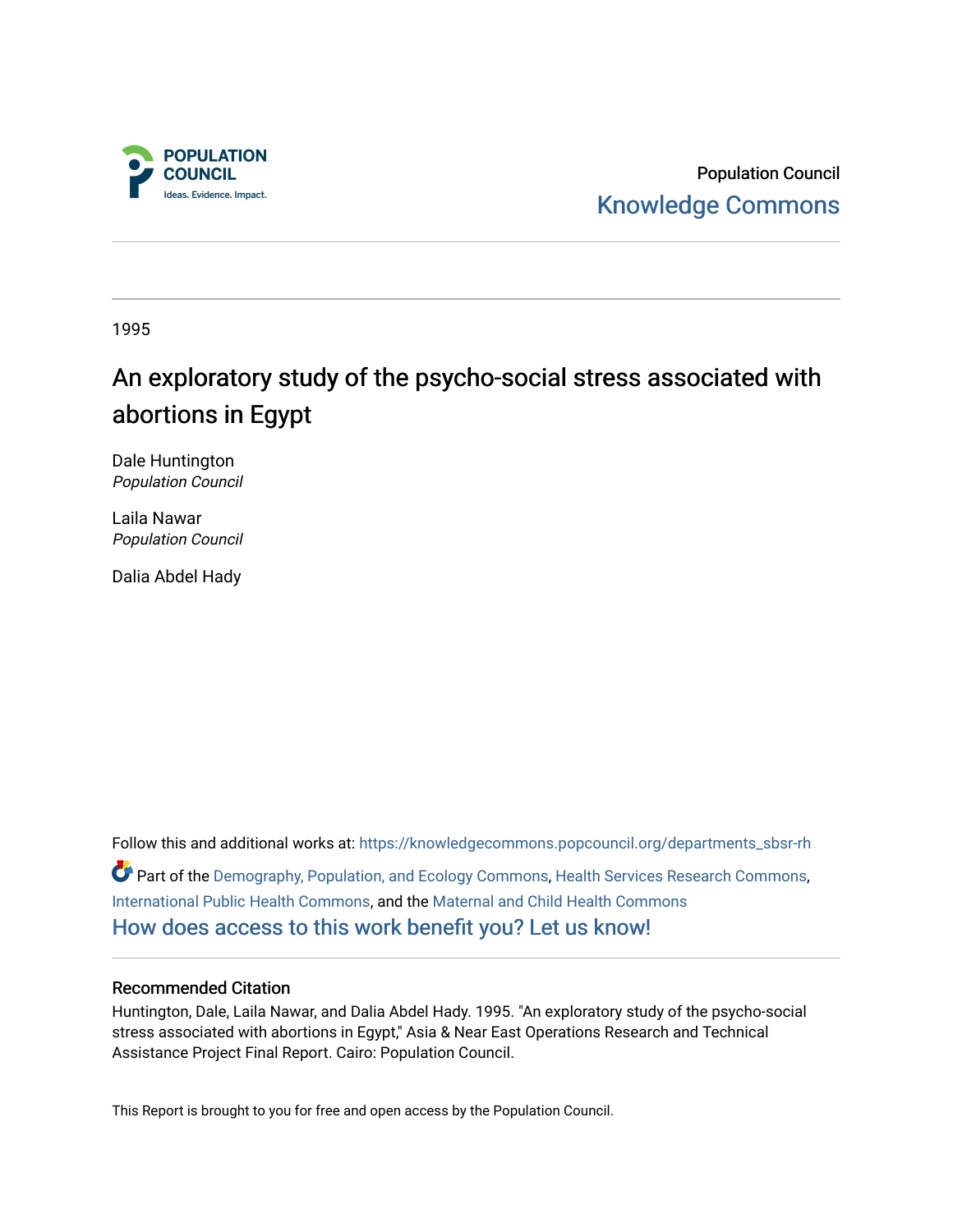

### **An Exploratory Study of the Psycho-Social Stress Associated with Abortions in Egypt**

### **Final Report**

#### **In-House Study** Dale Huntington, Sc.D. Laila Nawar, Ph.D. Dalia Abdel Hady, M.A.

### **The Population Council**

Asia & Near East Operations Research and Technical Assistance Project

Sub-contract No. C.3821



This project was supported by the Population Council's Asia & Near East Operations Research and Technical Assistance Project. The ANE OR/TA Project is funded by the US Agency for International Development, Office of Population, under Contract No. DPE-3030-C-00-0022-00, Strategies for Improving Family Planning Service Delivery.

Cairo, December, 1995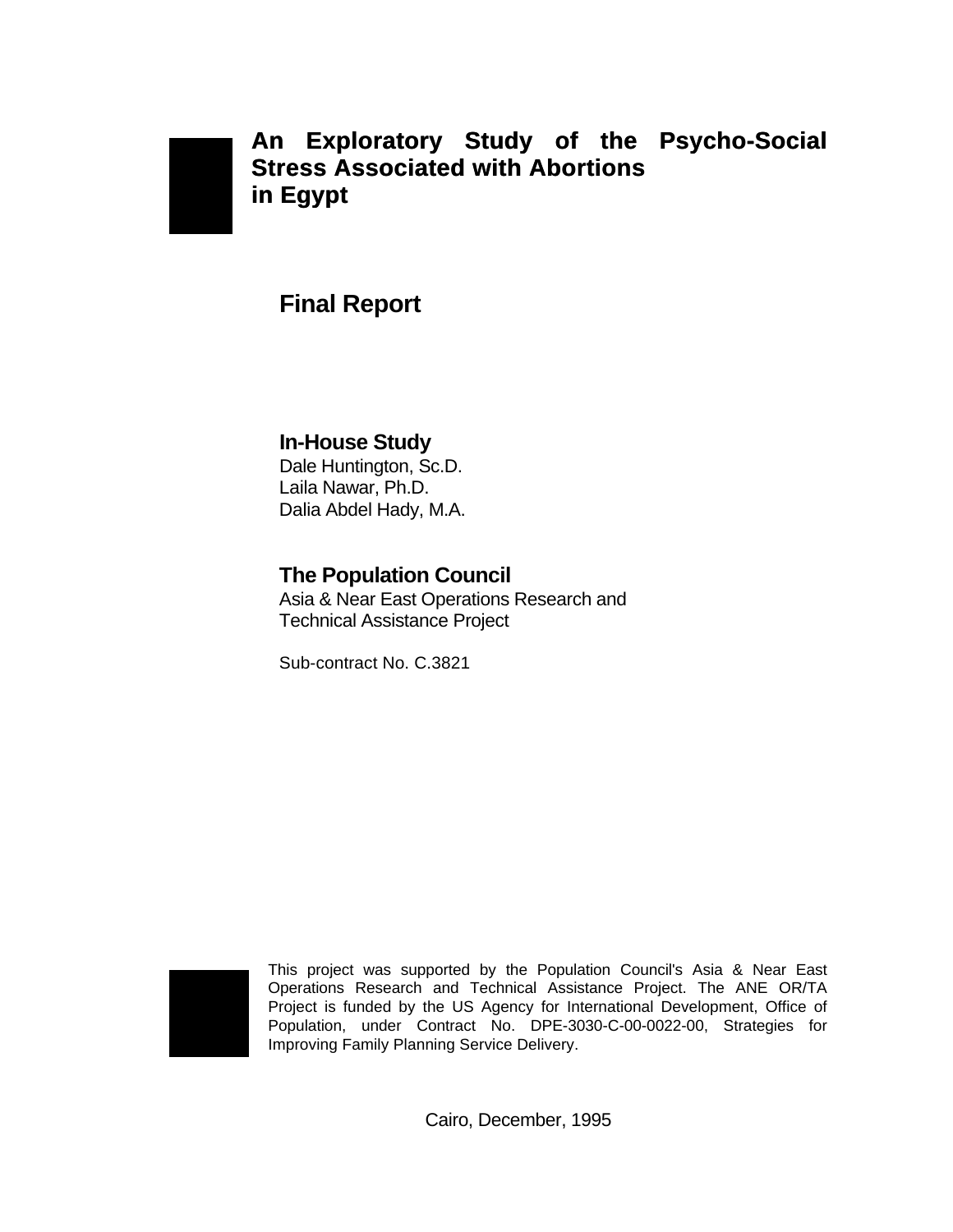### **Acknowledgements**

This study builds upon the experience gained with a pilot study conducted by the Egyptian Fertility Care Society, "Improving the Medical Care and Counseling of Postabortion Patients in Egypt", directed by Prof. Ezzeldin Osman Hassan. All staff members of the OB/GYN departments at El Menia and El Galaa Hospitals provided valuable assistance in conducting this study. In particular we would like to acknowledge the assistance of Dr. Sayed Kafafi, Dr. Mohammed El Heni and Dr. Ahmed Sherif at El Menia, and Dr. Abdel Aziz El Shoubary and Dr. Mohammed Mourad at El Galaa Hospital. The CSI Director in Menia, Ms Fayeqa Youssef and Ms. Hayam Salem Gaber were very helpful in arranging focus group discussions. The study was made possible through the support of H.E. Prof. (Dr.) Maher Mahran, Minister of Population and Family Planning. The advice and encouragement of Ms. Amani Selim at the USAID/Egypt Office of Population were invaluable in producing the complete report. We would also like to thank the postabortion patients who, despite being in discomfort and in a worried state of mind, agreed to lengthy interviews. These women contributed greatly of themselves in the hope that their insights will help other women avoid what they themselves went through. The interpretations of our respondents are solely the responsibility of the authors, however, and should not be ascribed to either the postabortion patients or others who assisted us with this study. It is further noted that the pictures used in this report are not of the Postabortion patients interviewed in the study, nor are they postabortion patients.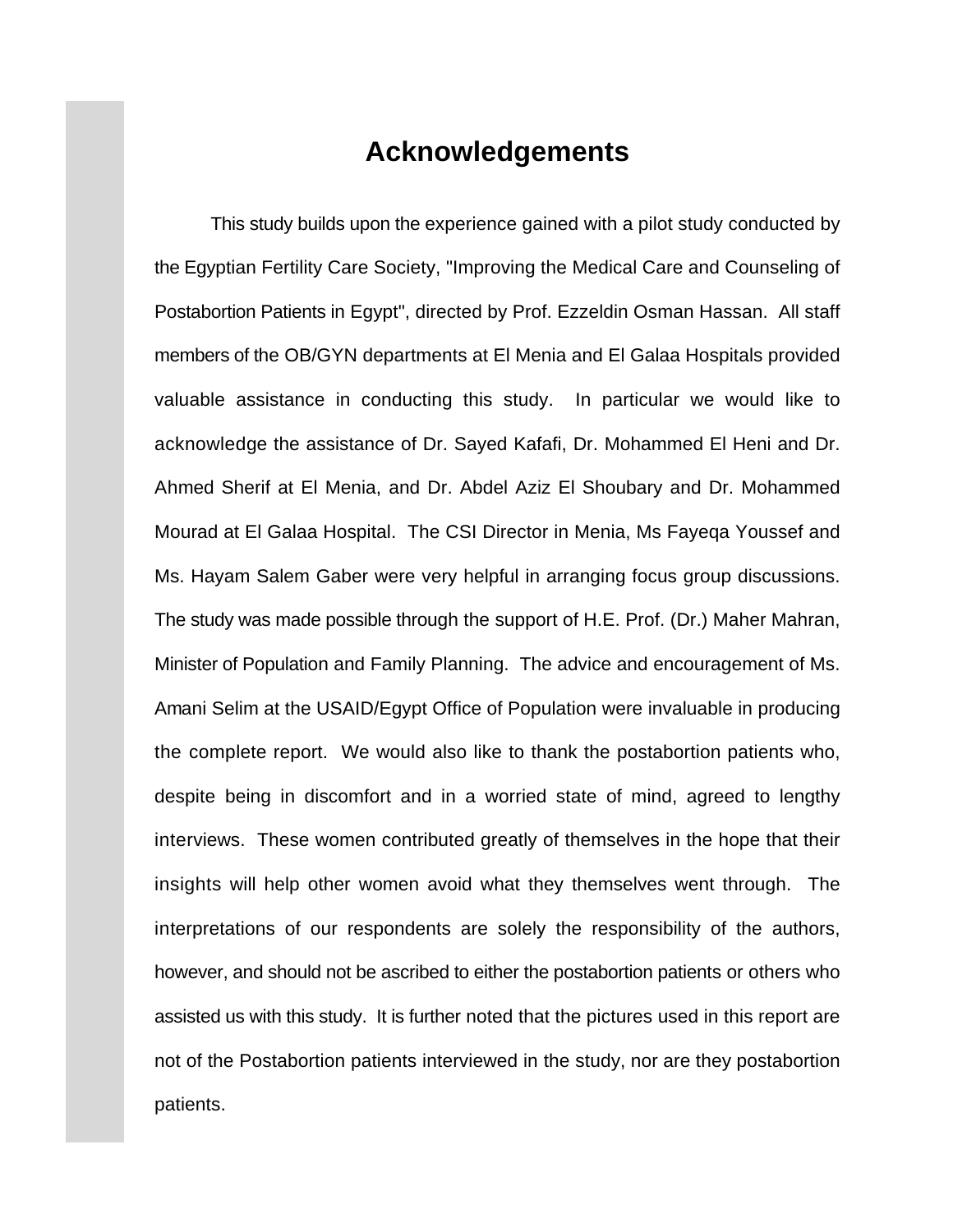# **Table of Contents**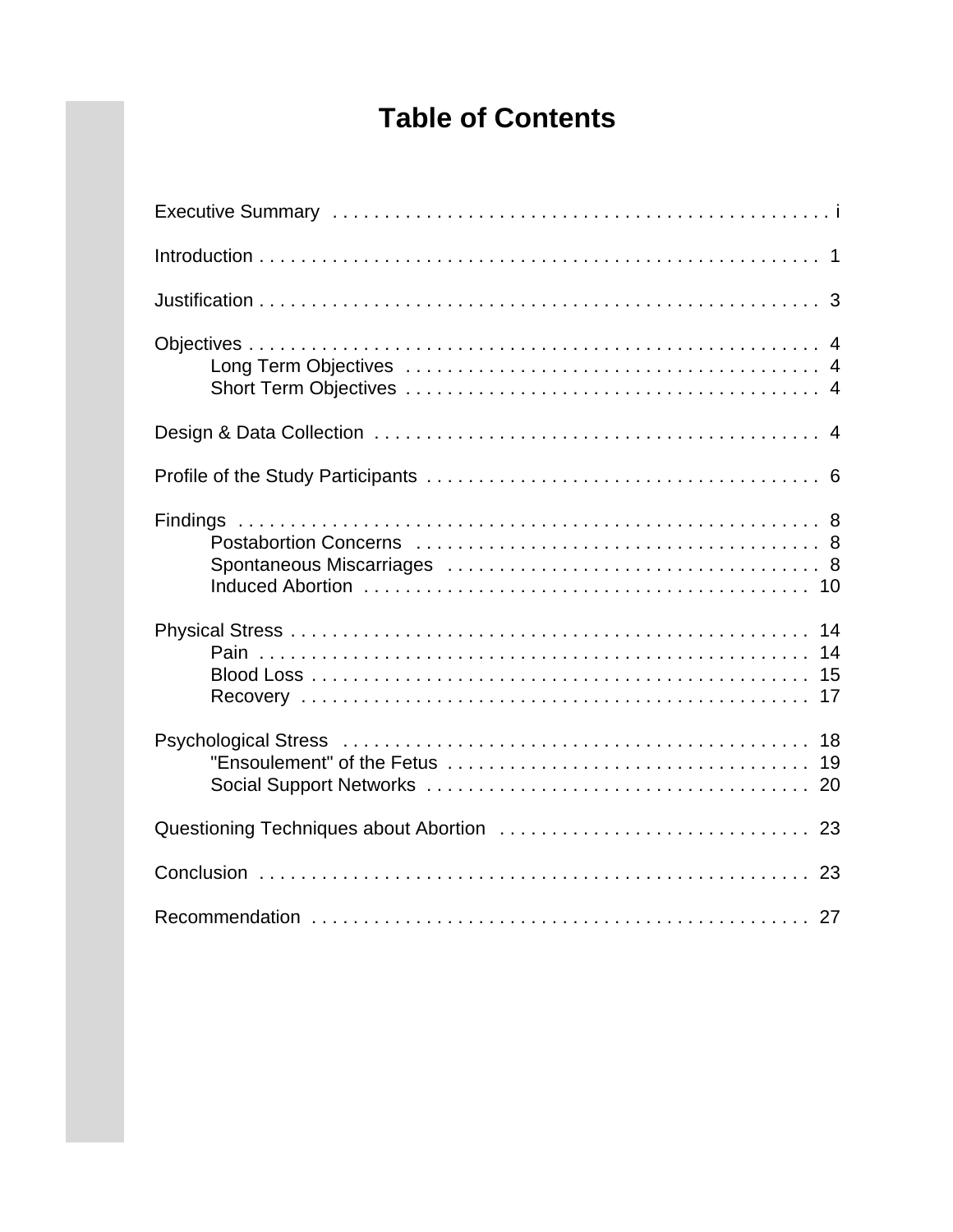### **Executive Summary**

An operations research study was conducted to investigate the concerns of postabortion patients in Egypt in order to improve the counseling these women receive. A corollary use of the study results is the development of sensitive survey research questions for measuring the incidence of induced abortion. This study utilized qualitative research methods by conducting in-depth interviews with postabortion patients in El Galaa and El Menia University Hospitals, and focus group discussions with family planning clients, and non-contracepting women. Data were collected in May and June, 1995 by a researcher experienced with in-depth interviewing techniques.

Approximately one half of the women interviewed experienced spontaneous miscarriages, with the remainder classified as having induced the abortion through circumstantial evidence or by self-admittance. Women who had spontaneously aborted a pregnancy reported an almost complete ignorance of the reasons for the miscarriage, causing them considerable anxiety about their ability to carry any future pregnancies to full term. For all types of postabortion patients the most salient issue, however, was their physical survival of an extremely painful experience. Compounding their physical agony was the shock of substantial hemorrhaging. All of the postabortion patients were acutely concerned about their ability to recover from the abortion, which will require a lengthy period of convalescence to regain "bodily order". Their ability to ensure such a rest was highly unlikely, however, due to the pressing demands of farm labor (for the rural woman) and familial obligations for all of the women. The necessity to return immediately to their daily routines was most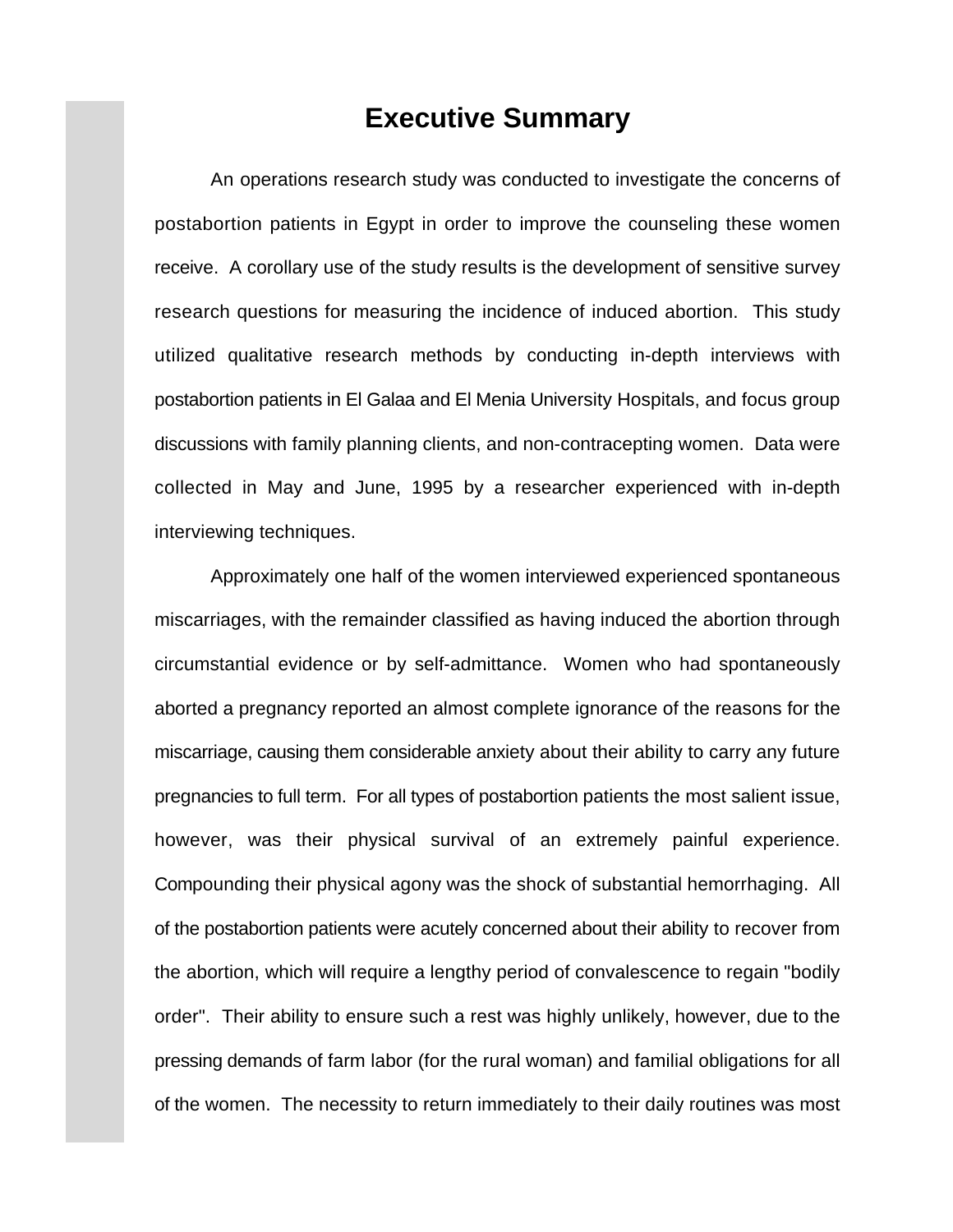troubling to the postabortion patients.

The use of a contraceptive method immediately postabortion was not viewed as advisable by the women in this study, for several reasons. The need to regain "order" precluded any type of tampering with bodily systems, including using an IUD. In addition, the analogy of the 40 day postpartum period appealed to these women, as they anticipated a period of sexual abstinence following an abortion due to customs surrounding bleeding. Popular understandings of the postpartum period extended to notions concerning the return to fertility following an abortion as well. The respondents repeatedly indicated that menstruation will probably not occur for some time after the abortion (e.g., several months).

There was a substantial degree of concurrence in the findings among all of the women interviewed regarding the role of their husbands and family. Although the postabortion patients' main concern was their physical recuperation through rest and improved diet, it was apparent to them that their husband would be of little assistance in this regard. Many of these women simply acknowledged that the best hope they have for their husbands was that he would not become a source of worry. There was a risk that either he, or his family, would dwell on issues concerning the ensoulement of the fetus and place blame on the woman for having lost a living child. Related to this point is a fear of the woman's in-laws openly questioning her ability to conceive and carry a pregnancy to full term. To the extent that they are able to insulate themselves from such anxieties the postabortion patients felt more secure in their eventual recuperation emotionally from the lost pregnancy.

Several recommendations are made based upon the results for improving the

- ii -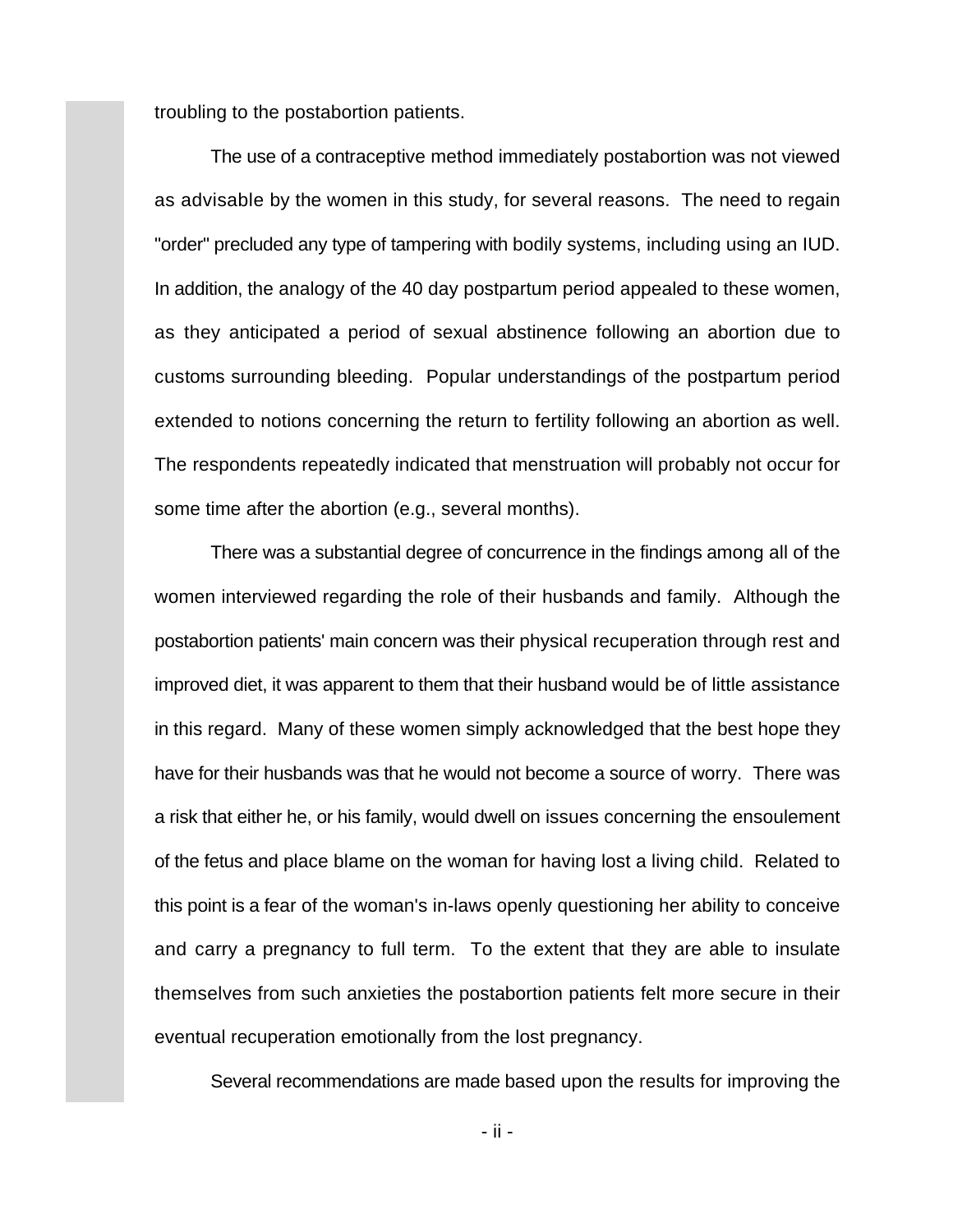counseling process and materials of postabortion patients. The women's husbands clearly need to be informed regarding their wives health, her return to fertility, and the need for a recuperation period. In addition, the postabortion patients require explanations about the return to fertility using popular concepts, some of which are indicated in the body of this report. Clinical protocols for pain control medication should be reexamined and, if appropriate, the more frequent use of post-operative analgesics needs to be encouraged.

The findings from this study pertaining to the development of survey questions on abortion indicate the potential of an indirect questioning technique. Establishing a non threatening context, such as menstrual regulation practices or unwanted pregnancies, eased the interview into probes about pregnancy termination practices.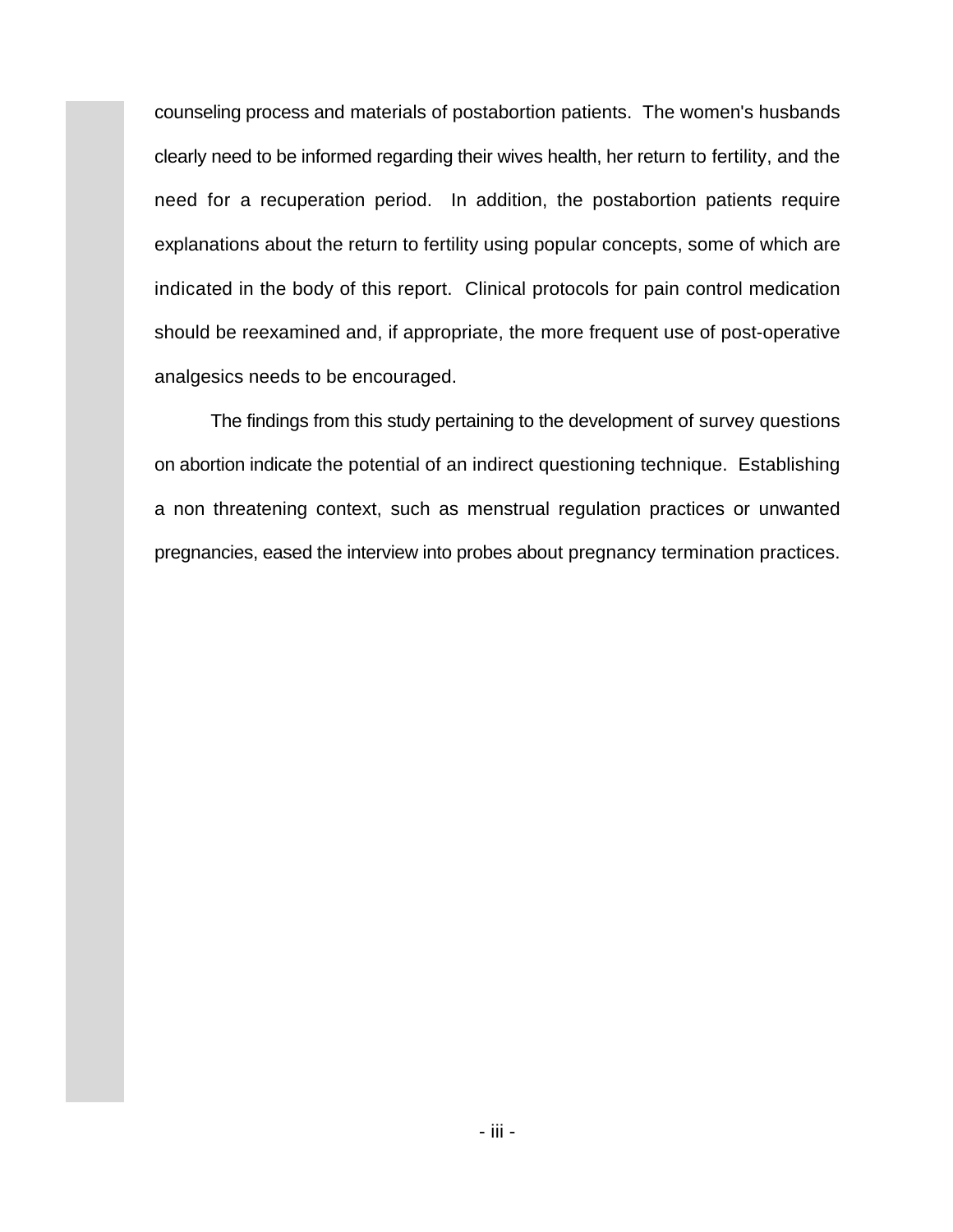## **Introduction**

1

Egypt's abortion policy is usually classified as rather restrictive when compared on a worldwide scale, as abortion is permitted in cases where health risks endanger the life of the pregnant woman. Islamic theologians in Egypt generally view the termination of a pregnancy to save a woman's life as acceptable, even beyond the 120 days that is frequently cited in the literature<sup>1</sup>. If an abortion is performed for reasons other than saving the mother's life, both the woman and the provider are subject to legal prosecution. In all cases, however, even if a pregnancy is terminated within the prescribed period and for health reasons, abortion is a sensitive women's health issue in Egypt.

These social / religious / legal restrictions have many unfortunate results including the absence of reliable data on the incidence of induced abortions in Egypt, and inappropriate medical treatment of postabortion cases. Given the extremely sensitive nature of the topic, standard demographic survey questions have resulted in significant under-reporting of the prevalence of induced abortion or associated morbidity. Furthermore, the number of women who present with complications from induced abortion in the country's hospitals and health centers is not reported. Medical treatment of an incompletely terminated pregnancy in Egypt is commonly the verification of complete evacuation of the uterine contents by dilation and curettage (D&C), with treatment of any complications. There is little experience with the use

International Planned Parenthood Federation, "Unsafe Abortion and Sexual Health in the Arab World" The Damascus Conference, organized by IPPF and the Syrian Family Planning Association, December 1992.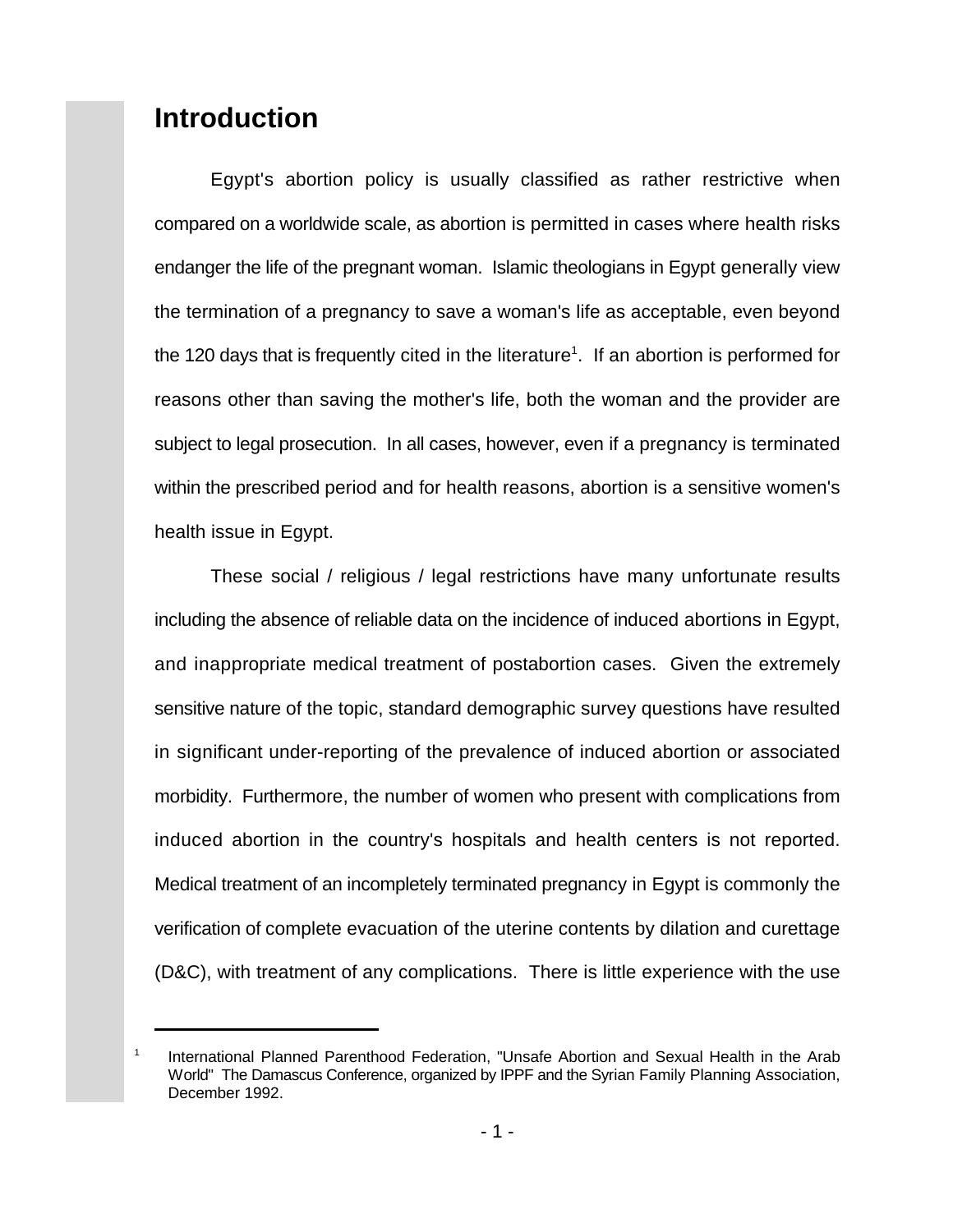of vacuum aspiration in the treatment of postabortion patients, and women do not routinely receive counseling about postabortion family planning services.

An ANE OR/TA project operations research study conducted by the Egyptian Fertility Care Society tested an intervention designed to improve the medical care and counseling of postabortion patients in Egypt<sup>2</sup>. The intervention's medical care focused on shifting clinical practice away from a unique reliance on dilation and curettage under general anesthesia in favor of vacuum aspiration (either manual or electric) with local anesthesia and analgesics. The study's counseling intervention utilized guidelines for postabortion counseling materials developed in other settings, and stressed the utilization of family planning services to avoid future unwanted and unintended pregnancies.

The pilot study had considerable success. Prior to the intervention, all postabortion patients were treated with D&C; after physicians were trained two thirds of the patients had a vacuum aspiration and the length of hospitalization was significantly reduced. The proportion of patients intending to use a contraceptive method increased by approximately 67% as a result of improved counseling.

Based on this experience a strategy for institutionalizing postabortion care was approved by the Ministry of Population and Family Planning. The strategy on training of physicians, ensuring a supply of vacuum aspiration instruments and conducting operations research that investigates the need for postabortion service and the impact of improvements on health care service delivery.

 $\degree$  "Improving the Medical Care and Counseling of Postabortion Patients in Egypt" Final Report, ANE OR/TA Project and the Egyptian Fertility Care Society, Cairo, May, 1995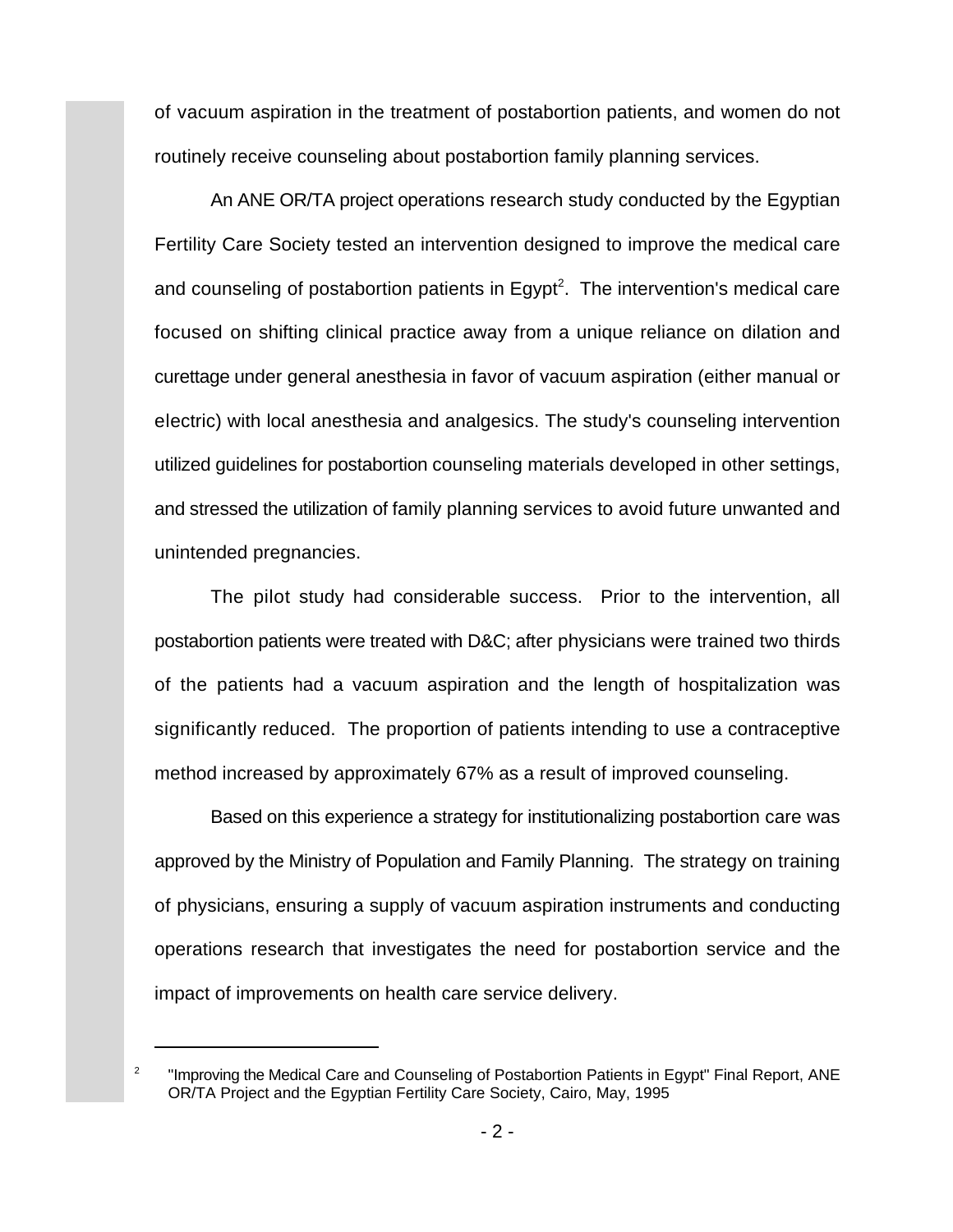### **Justification**

The measurement of abortion in survey research is a ubiquitous problem. The development of sensitive survey questions on abortion is directly related to the identification of cultural and religious norms governing pregnancy termination practices. Similarly, the development of appropriate counseling materials has to be based on a cultural understanding of the issue. Counseling postabortion patients is conducted in a significantly more stressful environment than family planning counseling. The patients are commonly in physical discomfort and suffer from heightened anxiety about their immediate health and future reproductive lives. These two inter-related issues (survey questions on abortion and postabortion counseling) can only be addressed within a context of locally defined societal and religious norms.

This study investigates the psychosocial stress Egyptian women experience due to spontaneous and induced abortions. This information is required to

*The results will assist in the development of culturally sensitive postabortion counseling materials, and in producing messages to combat rumors and misinformation.*

complement the international counseling guidelines currently in use as part of the operations research study. In a similar fashion, the identification of the least threatening context for discussing abortion will assist in the development of survey questions for use in population based survey research in Egypt.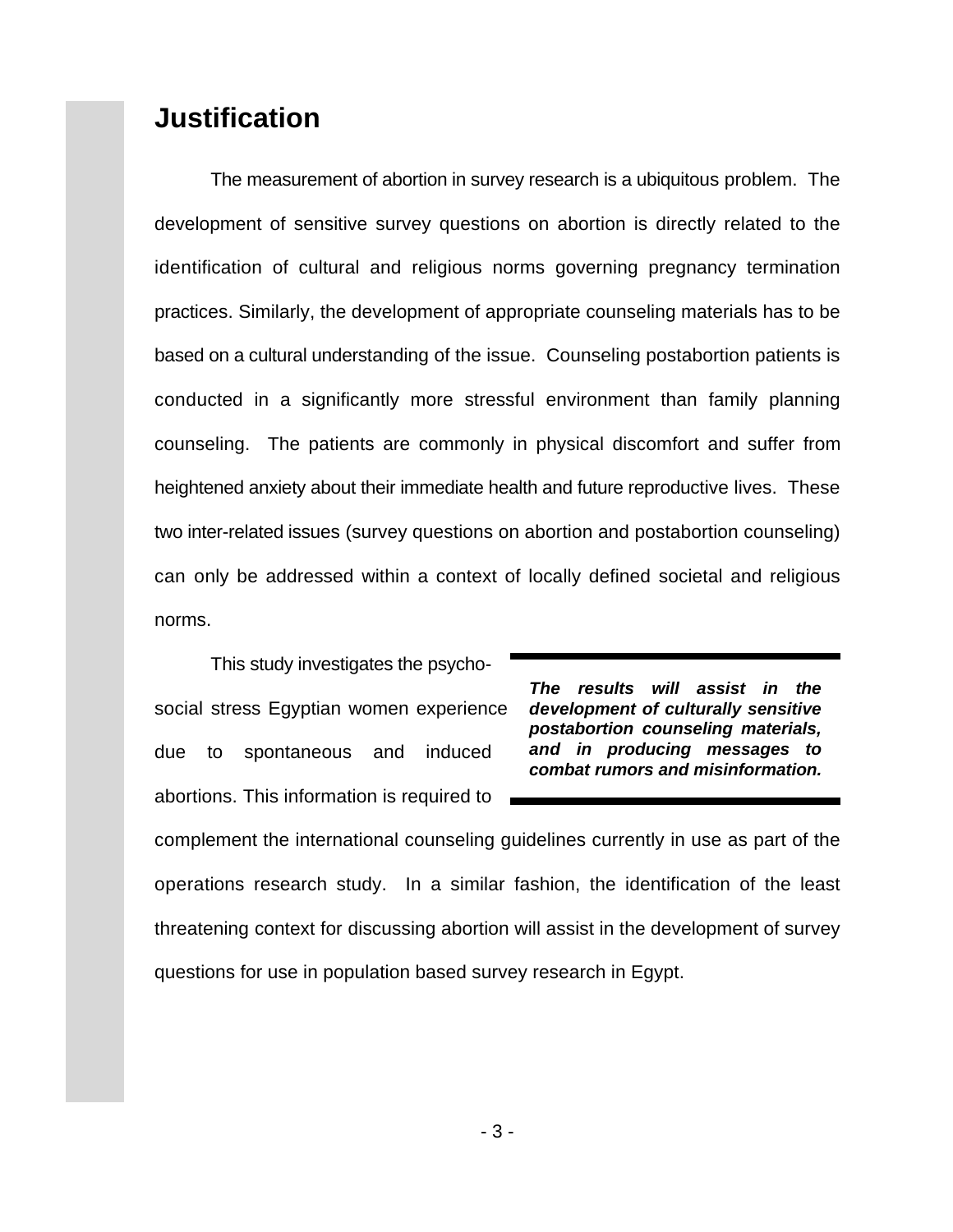# **Objectives**

## **Long Term Objective**

The study will contribute to decreased risk of mortality and morbidity associated with incomplete abortions in Egypt, as well as a reduction in the incidence of unwanted pregnancy, through the increased use of family planning services.

## **Short Term Objectives**

The study will address the following short term objectives:

- 1. The study will provide information useful in the production of counseling materials for use with women who have suffered an incomplete abortion (spontaneous or induced).
- 2. The study will lead to the development of culturally sensitive survey questioning techniques on induced abortion in Egypt.

# **Design and Data Collection**

This study utilized two qualitative methods; in-depth interviews and focus

group discussions. Three different groups of women were included using these two

methodologies:

- $\checkmark$  In-depth interviews with fifteen postabortion patients from El-Galaa Teaching Hospital and sixteen from El-Menia Medical University Hospital.
- $\checkmark$  Two focus group discussions with family planning clients in Cairo and Menia.
- $\checkmark$  One focus group discussion with non-contracepting and non-pregnant women from Menia.

El-Galaa and El-Menia University hospitals were selected because of their

participation in the pilot operations research study on improving postabortion medical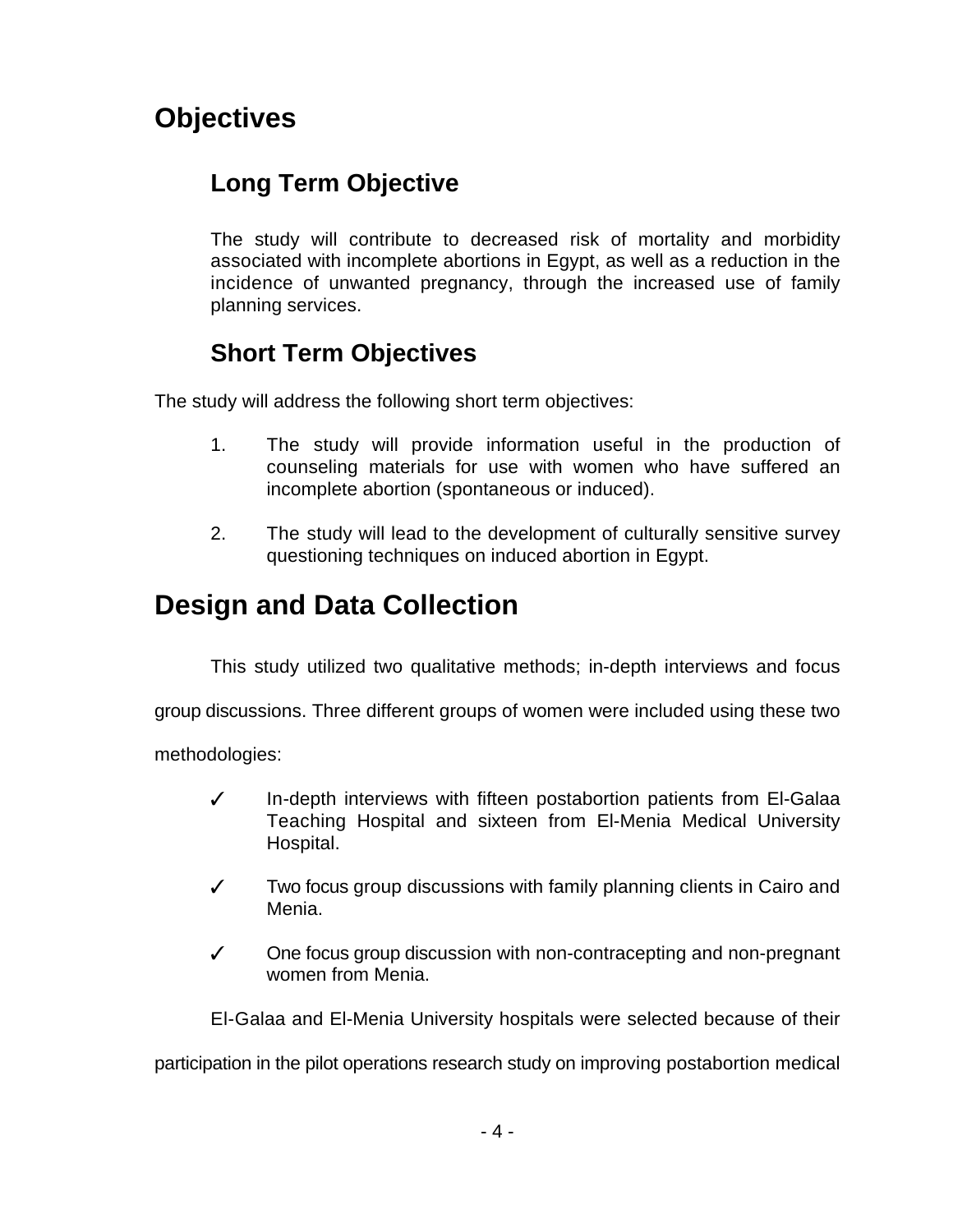care and counseling. Staff from the OB/GYN departments are aware of the research issues involved in postabortion care and were helpful in the gaining access to the patients.

Data collection took place in the two sites during the months of May and June 1995. The two hospitals receive large numbers of women each month who

*Two hospitals were chosen for the study investigation. Thirty one indepth interviews were conducted with post-abortion patients from the two sites.*

seek care for the treatment of incomplete abortions. Women participating in the interviews for the study were chosen from the patients who presented at the hospital for treatment of incomplete abortions during the data collection period. In all, thirtyone in-depth interviews were conducted with postabortion patients from the two sites. The interviews were carried out only after the patients' informed consent was obtained and after she had received medical treatment, but before the provision of any counseling. The researcher ensured that the women were not in any undue physical or emotional discomfort prior to or during the interview. All interviews were conducted in private.

Participants in the focus group discussions were recruited from the clientele at the Contraceptive Services Improvement Project (CSI) in Menia, and the family planning clinic at El-Galaa hospital. These group discussions were organized while women were waiting for services and were conducted in private. The discussion group with non-contracepting and non-pregnant women was organized with the assistance of a *Raidat Rifiat* in a small village near Menia.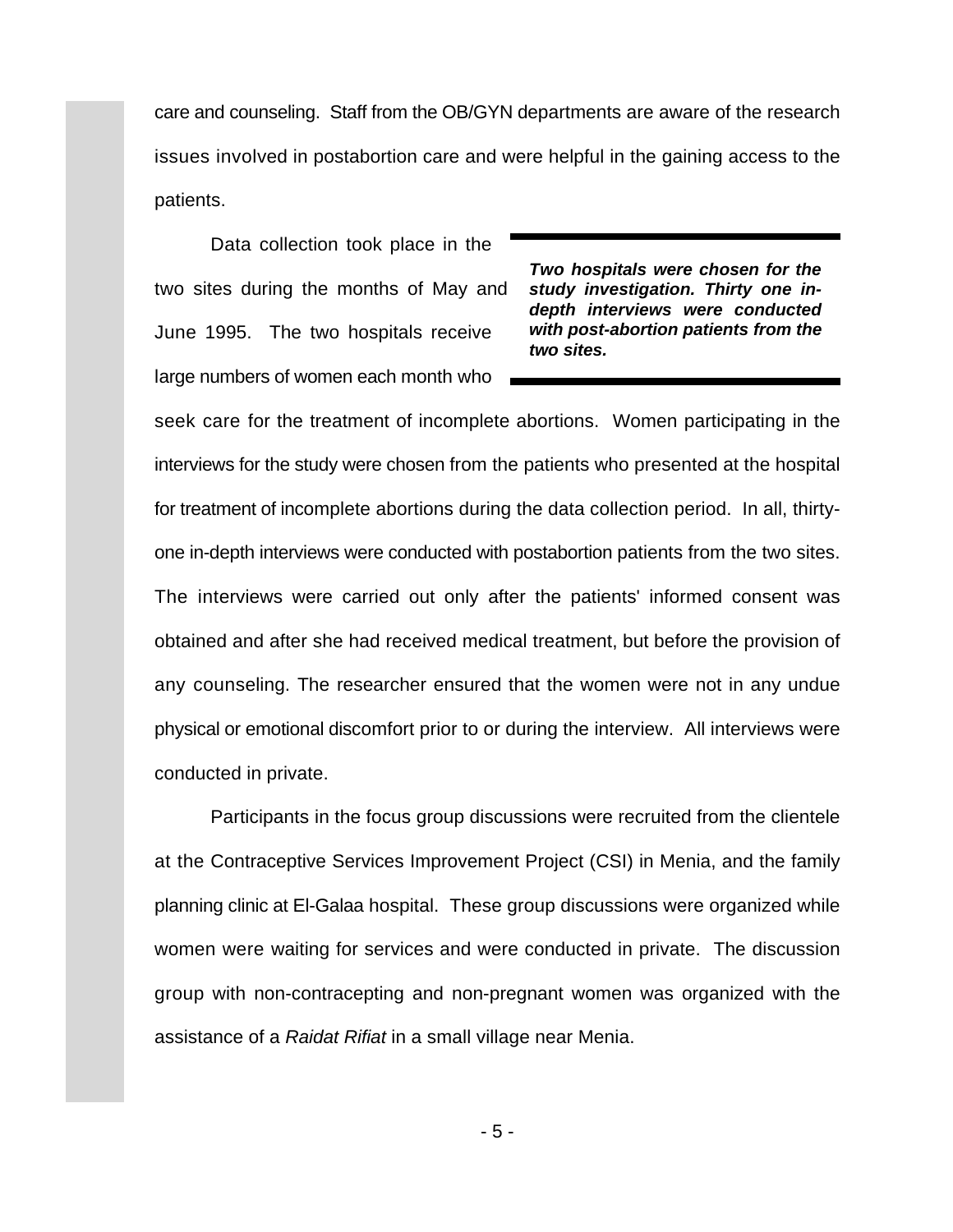### **Profile of the Study Participants**

In general, the postabortion patients who participated in this study all have similar demographic or socio-economic characteristics. Their average age is approximately 29 years and each patient reported having an average of about 3 children. Almost half of the women interviewed have between 1 - 4 children. The majority of the patients stated that they do not "work", (i.e. they are house-wives) with minimal or no formal education. Only a few of the women reported that they share in family expenses. About one third of the women reported that they have never used a contraceptive, while only a few (16%) were currently using a family planning method at the time of conceiving the pregnancy they had just lost.

The categories of spontaneous, possibly induced and probably induced were established to classify the type of abortion experience the women in the study endured. Information provided by the patient, not the results of medical examinations, were used as criteria for the classification<sup>3</sup>. The label spontaneous abortion refers to cases of an aborted pregnancy that was reported as planned and wanted by women who were not using a contraceptive method. Possibly induced abortion refers to pregnancies that were unplanned and unwanted, and it includes women who indirectly indicated having induced the abortion. Probably induced abortion refers to women who reported taking actions to provoke an abortion while she believed she was pregnant (without claiming a desire to terminate the

The study did not link the patient interviews with their medical records, nor explore the relation 3 between the type of surgical procedure (D&C or vacuum aspiration), the type of pain control medication, and the amount of pain the postabortion patients reported experiencing due to their treatment.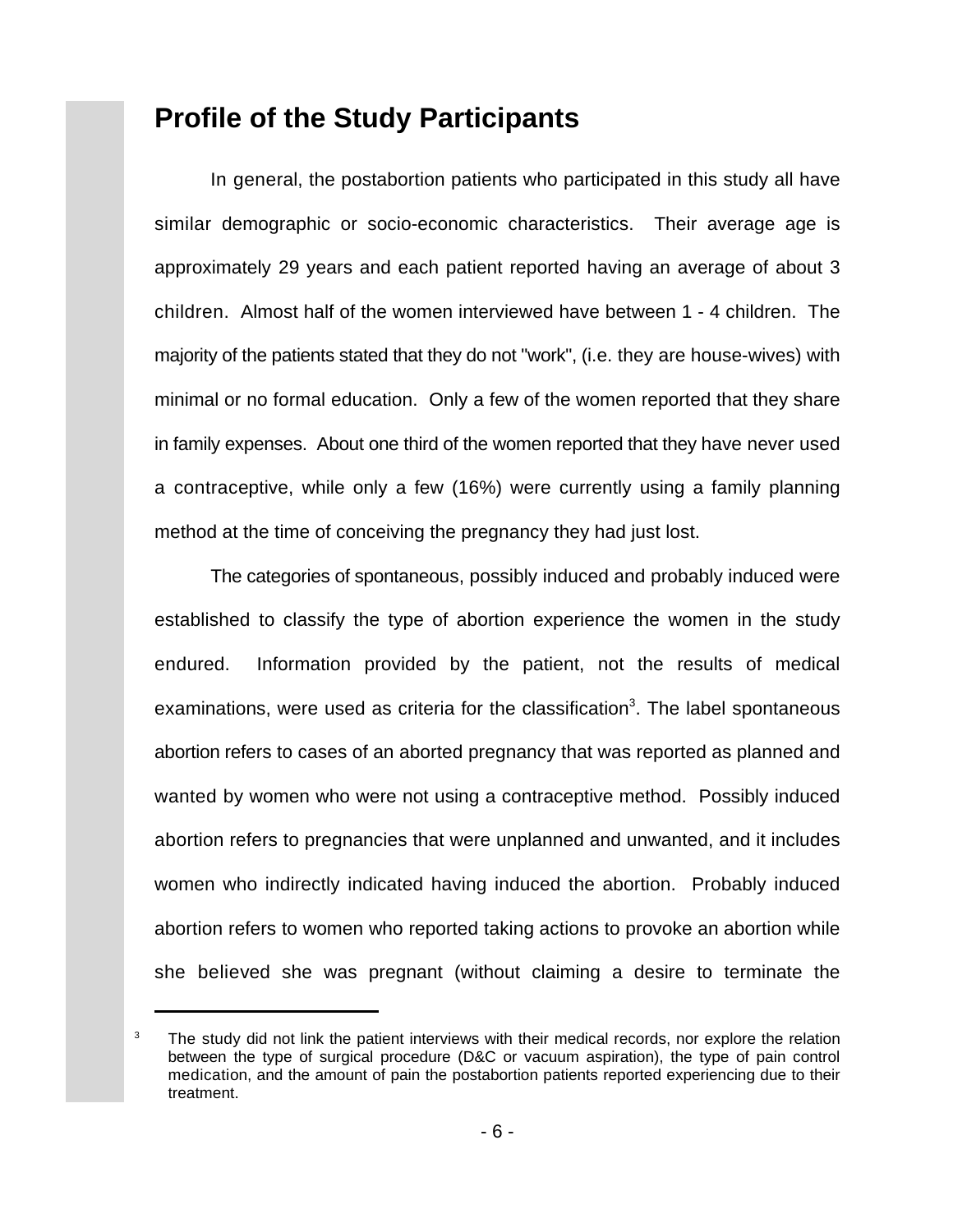pregnancy). No postabortion patient openly stated they induced the abortion.

Of the thirty one postabortion patients interviewed, seven are identified as having a probably induced abortion, ten are believed to have possibly induced their abortions, and fourteen women are considered to have had a spontaneous miscarriage. Only eleven of the pregnancies were reported as planned, and among the twenty unplanned ones only one pregnancy seemed to have been wanted by the woman.

Participants in the focus group discussions were recruited to share common demographic and socio-economic characteristics. All of the participants were between 25-35 years of age. The groups of family planning clients had on average more children than the postabortion patients, with each having between 2-7 children. Members of the family planning group have been using contraceptive methods for at least a year, and all of them reported some type of dissatisfaction with the contraceptive methods they have used in the past.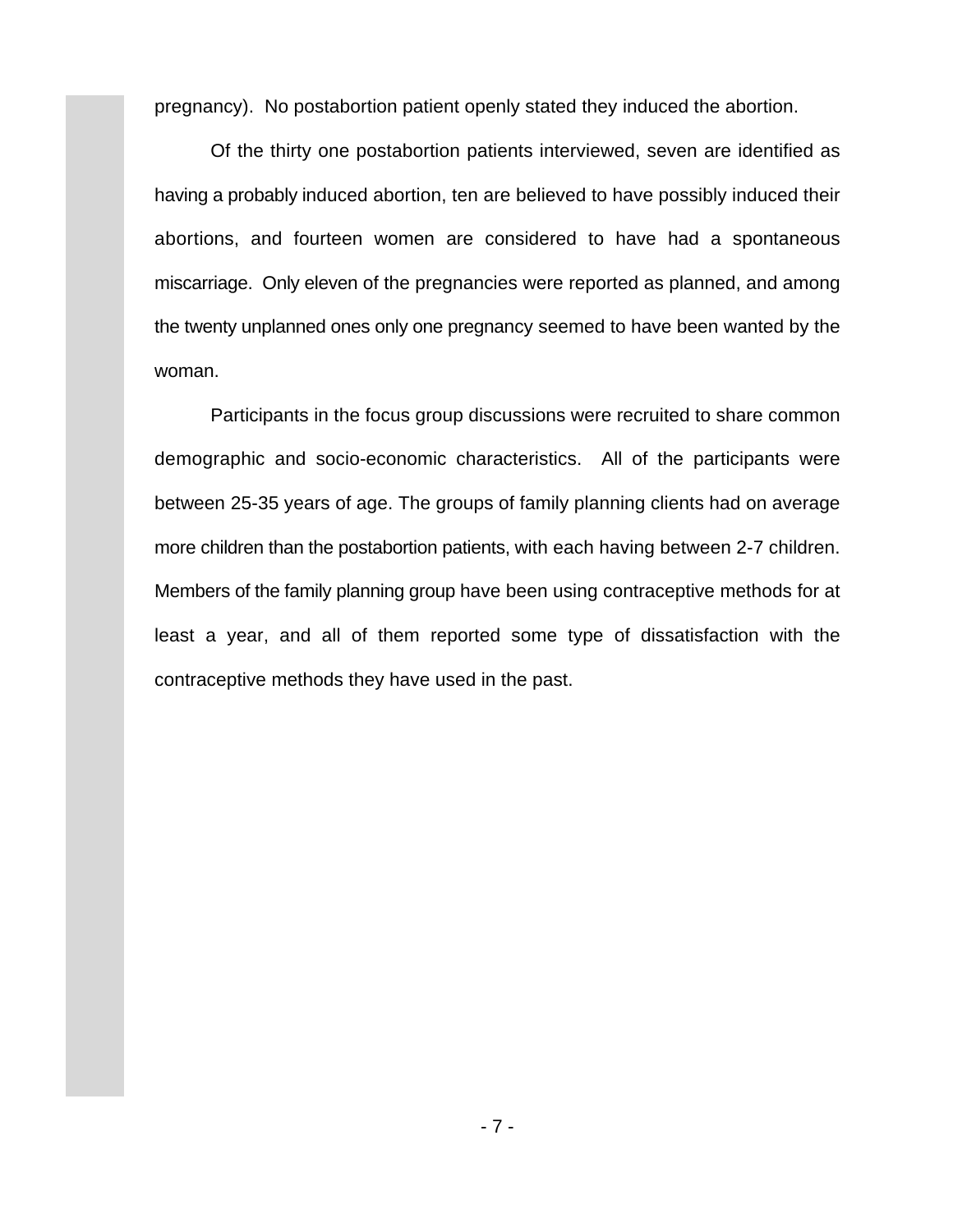## **Findings**

#### *Postabortion Concerns*

All respondents expressed concern about the future well being of a woman who had an abortion. This was (predictably) more acute among postabortion patients than among women in the focus groups in the study. A woman's inability to complete a pregnancy whether as a result of an induced or a spontaneous abortion, was seen as usually signifying a disorder in her body. The disorder could be an underlying condition that caused the miscarriage, or it could be a result of inducing an abortion. In either case, it is believed to have an almost certain negative effect on the body's future reproductive functions. The causes of this disorder and actions a woman can take to reestablish order in her reproductive physiology were fundamental preoccupations of all postabortion patients.

#### *Spontaneous Miscarriages*

Among women who probably had a spontaneous miscarriage, a major source of anxiety was an inability to perceive a "logical" reason for losing the pregnancy. The failure to identify a rational explanation for the miscarriage by most of these women led many to believe that something is going wrong in their body that hinders them from fulfilling their ascribed roles as mothers.

> *I just want to know how. This is my only problem. Some people say that I will keep aborting every time I get pregnant and I do not want that to happen to me.*

قرم لك طقس <sub>كون</sub>ا لوقتب سانلا .قدى ولل يتلكشم ي دي مي إزا فرعا قزياع سب انا وياص حي قد مالكل اقزى اع شم ان او اميف لمح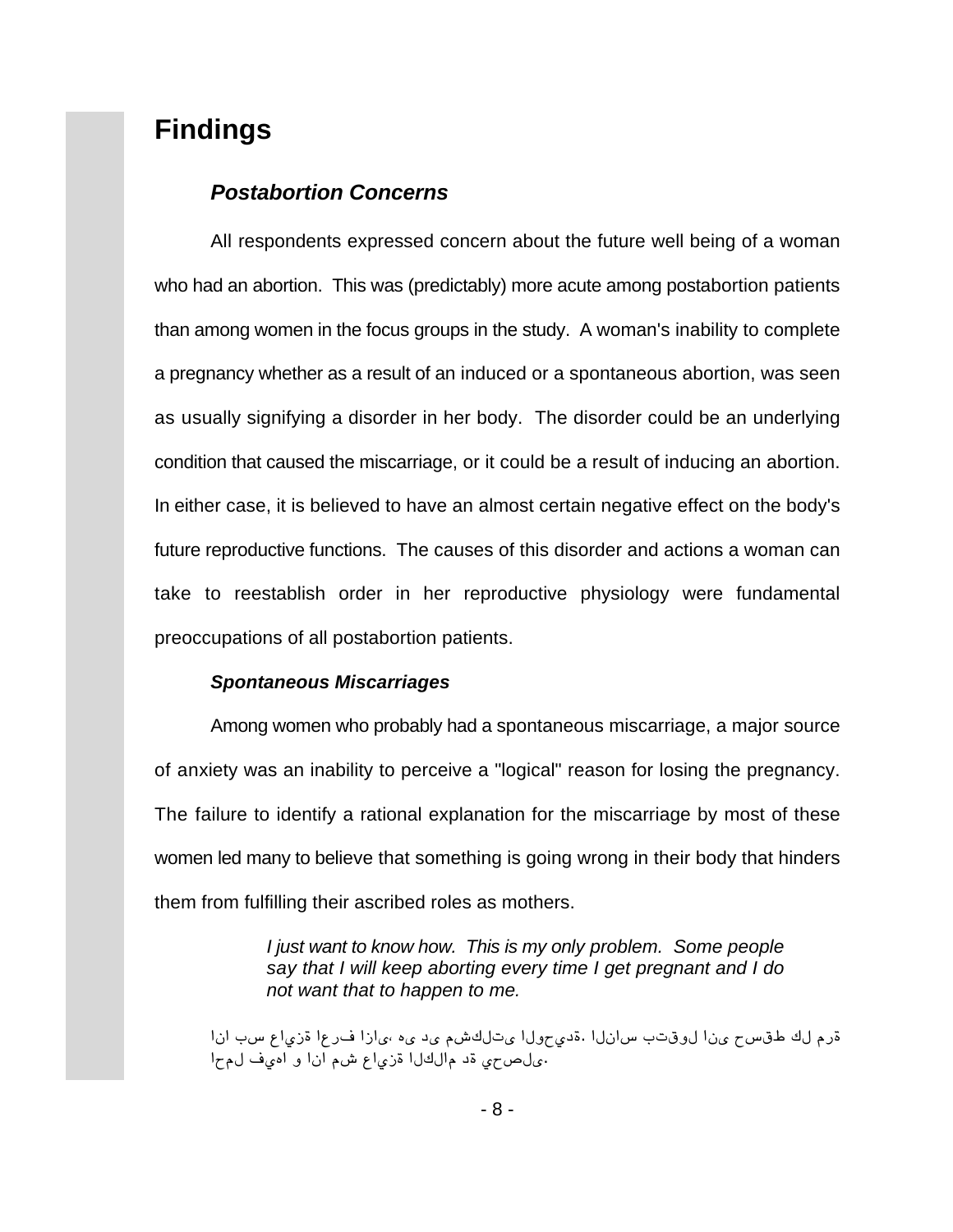*I wish I could know how it happened. I did not hit myself and I never fell down or anything like that. I really need to know what happened so that I can avoid it in the future.*

[ن| .قجاح ى الل و ت عقو ال و ىس ف ن ش طب خم ان ا .ت طقس ى ازا ف رع ا ى س ف ن سب ان ا ڏو مالكالا ينات شيلص <sub>ك</sub>يم ناشل علص سيللا مي اف رعا يسفن.

Although a few women expressed the belief that the miscarriage was the result of a poor diet, a heavy work load, or maybe of some disease caused by raising cattle. Almost all of the women who had spontaneous miscarriages were unable to identify a reason for their experience other than it being "God's will". Resorting to their faith, however, did not lessen the anxieties about having another miscarriage. Without an apparent physiological reason for the miscarriage, the fatalistic belief that it was predetermined caused these women to worry that their destiny may be to have a series of miscarriages throughout their reproductive years.

> *After an abortion a woman has many worries about her future health, such as: will she survive the experience; will she get pregnant again; or will her body get back to its normal condition?*

اهت مصل قبسنلاب ريتك مومه اددن ع نوكيب تسلل اطوقسلا دعب. ال و ينات لم حتح ،لأ ال و شيعتح تناك اذا مه ةلي اش يقبتب ةدحاولا لاً ال و لوال أين ي أت عجري ه اممس ج ،لاً

The belief that the miscarriage could be God's will and hence beyond human control (i.e. medical) was profoundly disturbing for these women, particularly since many of them had not yet achieved their desired family size and worried about their ability to conceive and bear children in the future. Although the women disagreed on the time interval needed for ovulation to take place following the abortion, all of the respondents contended that an abortion does indeed negatively affect a woman's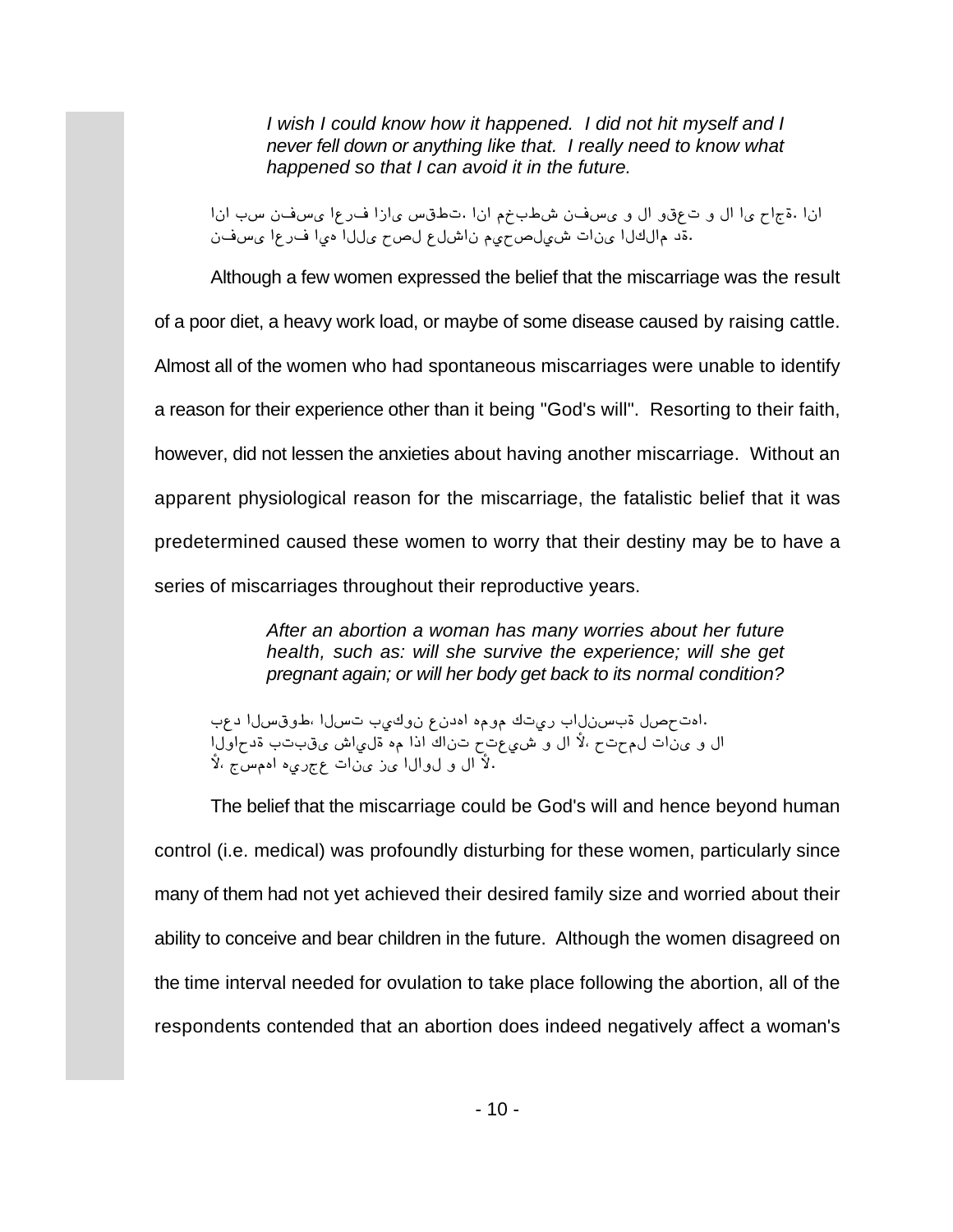future fertility.

*Having an abortion affects the woman's fertility. She has to stay for a long time until she gets pregnant again ...* 

قرتف دع قتب قدحاول! .ىنات فلخت تسلا نا ىلع رثأيب اعبط طوقسلا قونات قرم ف**ل**خت و لمّحت رّدقتم دحل قلموط.

A small group of women, including the one quoted above, expressed a belief that an abortion only affects fertility in terms of postponing her capacity to become pregnant again. The majority of respondents, however, strongly believed that an abortion could result in a woman becoming infertile. Most of the women interviewed in the study rely upon popular systems of belief about the reproductive functioning of the female body. These women emphasized that the abortion experience seriously disturbs the regular operations of the body, with negative consequences on fertility.

> *Abortion makes a woman very weak. Her health will not get back to its normal condition except after two years. The blood loss is horrible. It makes the woman too weak and unable to do anything. It affects being able to have a child. If the body did not accept a child once, it will never accept it again. The woman needs to be treated ... but it all remains in God's hands.*

*[™}¢ºé ]æq™¬ [™}a äñæûº º Üma¶[ Æ]ayiñÇ a[²¬ {¬ [™[º™ öæy ]ñu* يا لمءت قرداق شم قدحاولا علخيب ،ةعشب قجاح لرزنيب عللا مدلا .نيتنس شلبقم دحاولا مسج ول .ةفJخ∂ا ىلع رثأيب نامك طوقسلا .ةنافعض و ةجاح *[™ñæ™ Æyº ñÆyº Æmæ¢]™¶ a[²¬. [™}a ™[{Æ aañ[™i ñ™Ç[² i}ƶ[ ÆæyÆæÇ ™¶² ¶™¶ û¬ [æu y]²[.*

### *Induced Abortion*

Beliefs about the long term sequelae of induced abortions were explored among focus group participants and postabortion patients who had probably induced the abortion. There are remarkable differences between these two groups. Women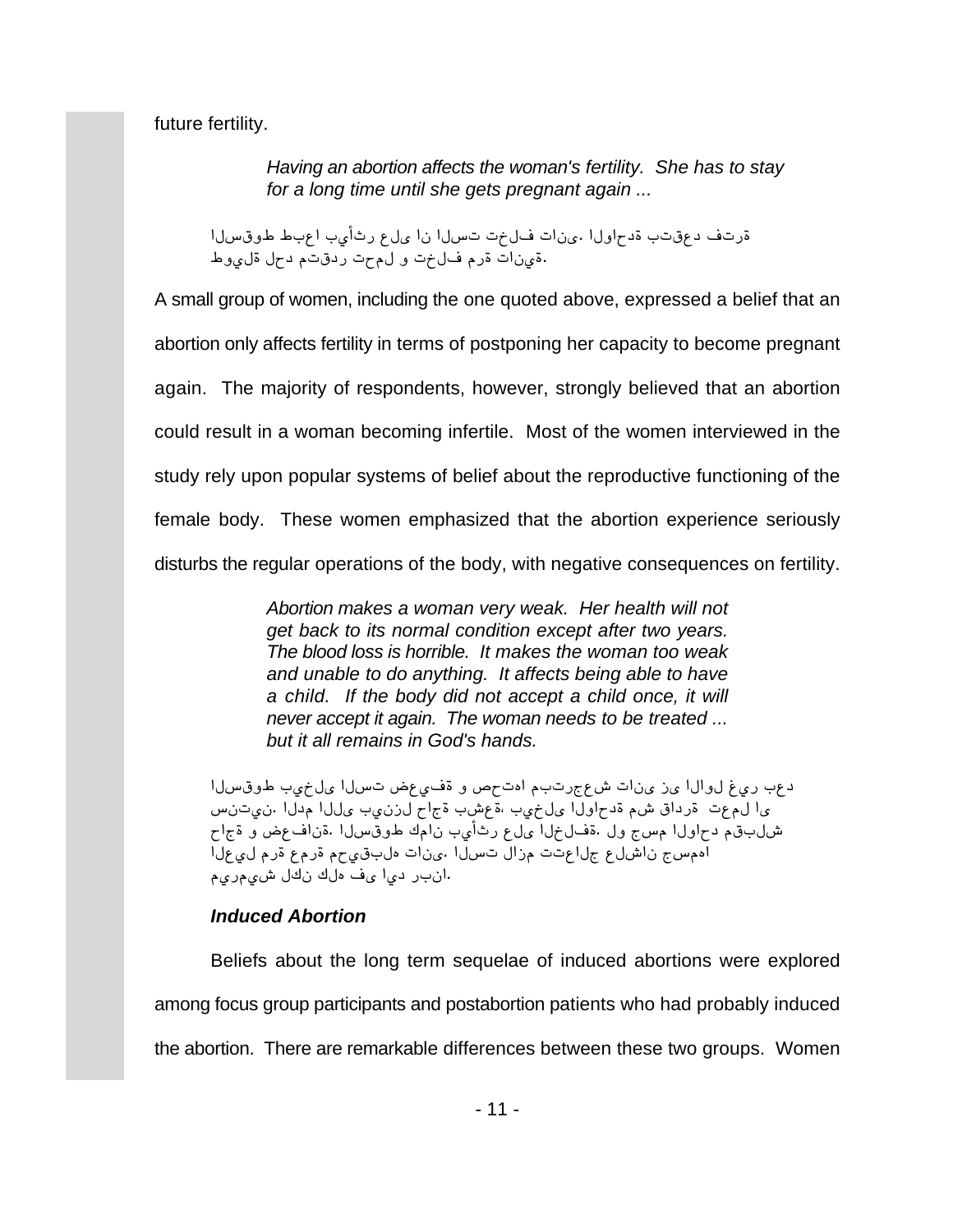in the focus groups repeatedly expressed beliefs that a woman may never be able to fully recover from an induced abortion. For example,

> *She will get weak as she losses a lot of blood and her heart will get tired. If a woman has an induced abortion, she will never be in control of her body any more.*

تطقس تسل| ول .بعتيب نامك امبلق و ريتك فزنتب امل فعضتب تسل| قدك دعب اممس جي ف مك حتتب م امر مع امس فن

In addition to the physical complications of an induced abortion (which are the

same as a miscarriage in many respects), many of these women expressed a fear of

incurring God's wrath by inducing an abortion, (interfere with "God's destiny").

Beliefs that a woman will "have to pay for it" were raised by women in the focus

groups. In their view, "having to pay for it" means that a woman who induces an

abortion may end up risking her life, her ability to have more children, or the general

well being of her children and family. In the words of one focus group participant,

*If a woman induces an abortion, God can do anything to her. It is sinful that a woman terminates her pregnancy on her own will. God will severely punish her, but how? How can we know in what way God will choose to punish His people when they do something sinful. He may choose whatever way He desires, something that we will only know in the hereafter... A woman should be able to say to herself that what she has (inside of her) is a soul, (and) that she is responsible for its delivery.*

ن ام ارح قد ،ةجاح ي ا اميف لم عي نكم م انبر ،امسفن تطقس تسل اول سب ،ميلا باسح ادبساحيح انبر ،ادتداراب ادلمح ىف ةجاح لمءت ةدحاولا [انب راوط نمی امل هداب ع بس احی ح انب ری ازا ف رعن ان ح اوه ی ازا ... ةرخال ايف ريغ امف رعي جشد م قجاح ،ةدد حي وه عال الدد حي ى ه و حور ىد اماعم ىللا نا امسفنل لوقت ردقت مزال ان يف ةدحاولا اهلمح نع وامنع ةلوئ سم.

This type of belief differed substantially from postabortion patients who had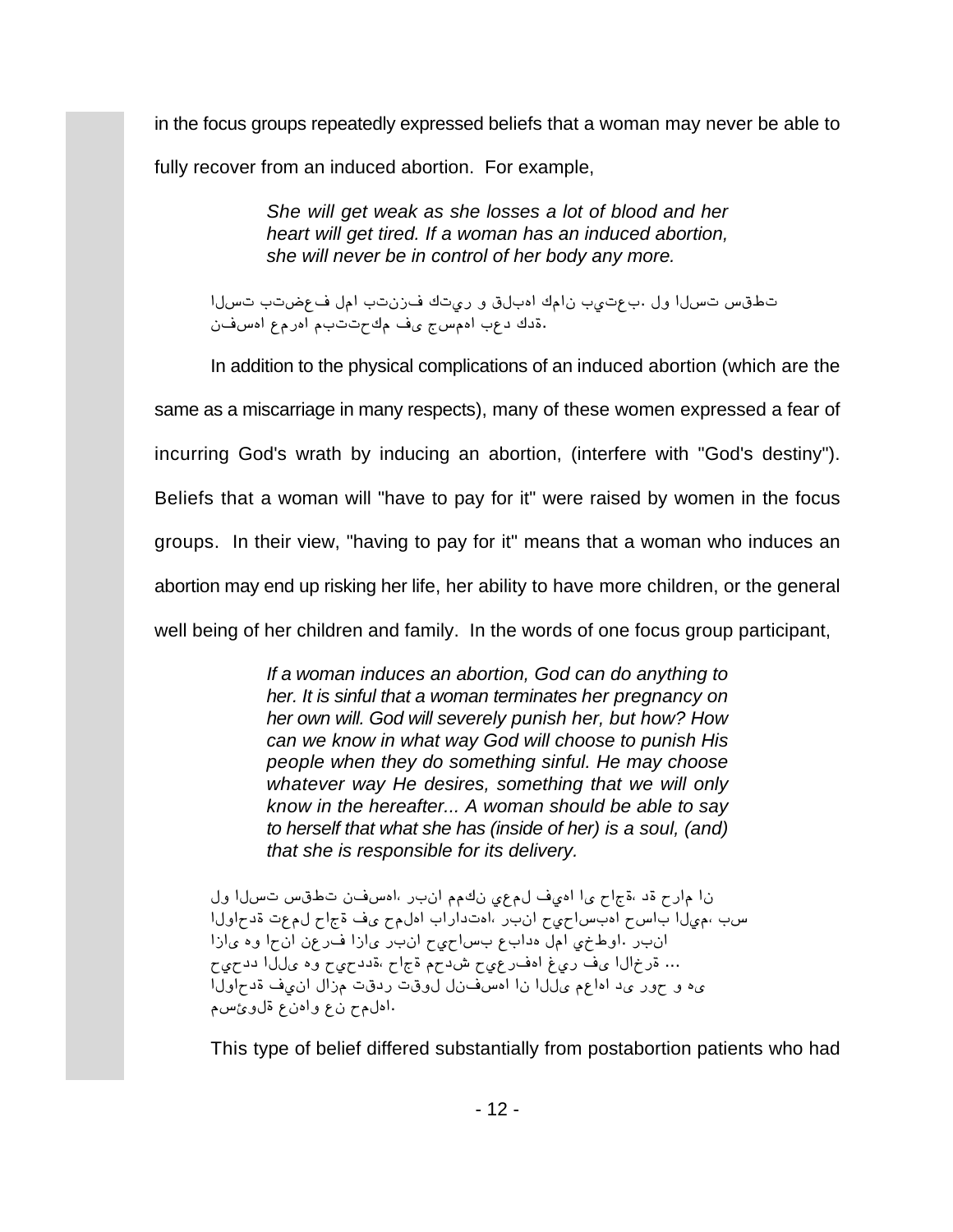probably induced the abortion, or focus group participants who reported having induced an abortion sometime previously. These women were, by comparison, relatively unconcerned about their future fertility. Some of the women who induced an abortion went on to have another child later in their life. For these women, clearly, an abortion was known not to absolutely impede their future fertility.

Other women who induced an abortion did not desire any more children. One of the postabortion patients whom we classified as probably having induced the abortion had become pregnant while using an IUD. She already had five children and explained her reasons for having an abortion the following way:

> *This is the first time for me to have an abortion, but thank God, we do not want anymore children. I have children and thank God (for them). I really did not want to have this pregnancy...*

انا ،ينات لايع ن،يزياع شم انحا ملل دمحلا نكل ،اميف طقسا قرم لوا يد … قد لي عل ا قزي اع شتنكم ال عف ان ا .ملل دم حل ا و ل اي ع ي دن ع

Most of the women who had probably induced an abortion recognized that

repeated abortions can have deleterious health effects.

*It is not good for a woman to go through an abortion several times. Her health will deteriorate, both physically and mentally. A woman is taking a risk of losing her own life when she goes through an abortion. She is also risking that she may not get pregnant again as her whole body is in disorder. Even if she gets pregnant, the disorder in her body may lead to anything happening to the baby.*

اهتي سفن ولدهبدتب اهت م صاهيل ع سي وك شم قد ريتك طقست امل تسلا ادنال رطاختب نامك و ادسفن طقستب امل ادرمعب رطاختب تسلاا .بعتتب قطبخللا ،تحلم ول يت مو ،طبخلم يقبيب اممسع نال ينات شلم حتم نكمم [ الصحت قجاح يا عل خت نكم الممسج عف على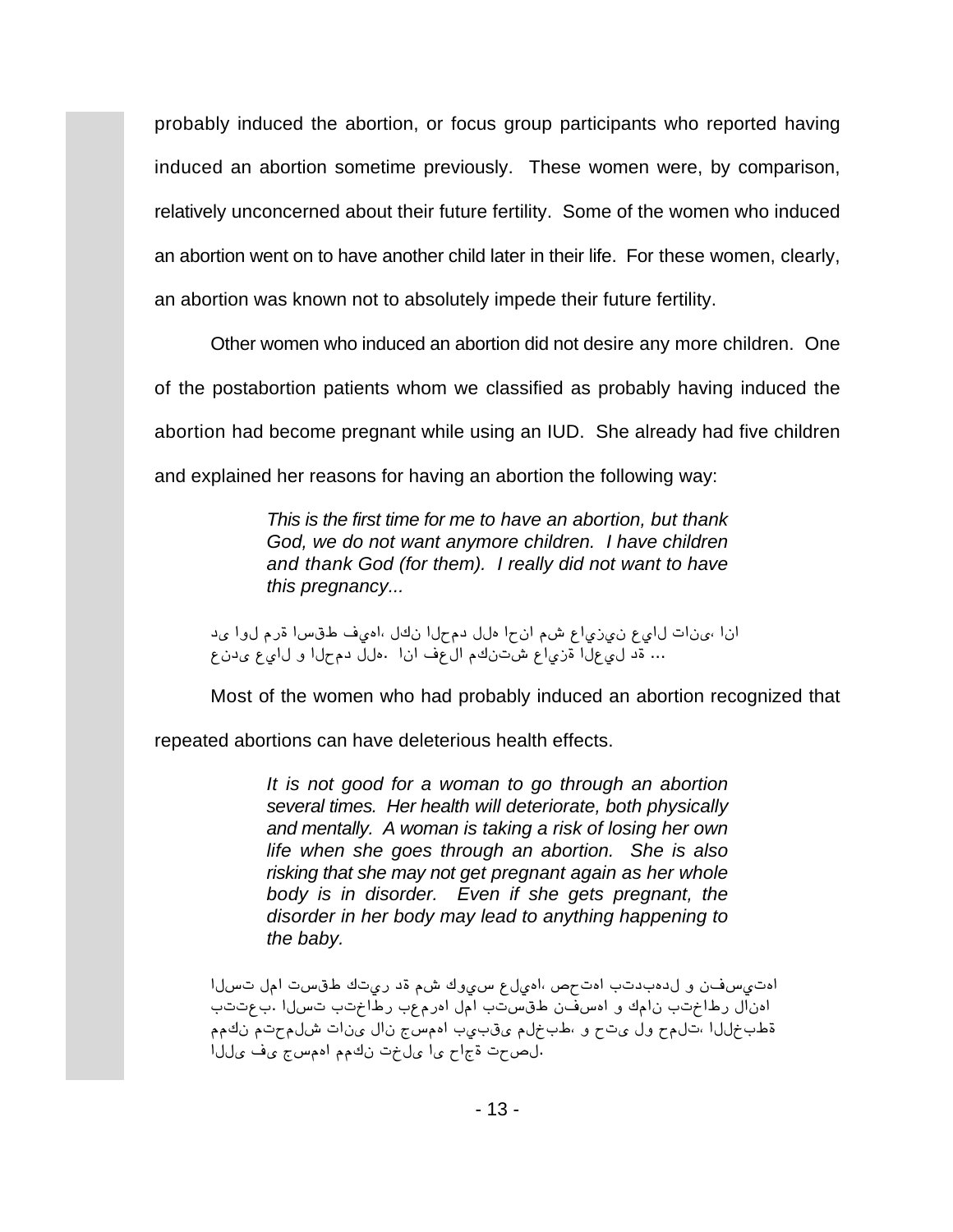The risk of subsequent infertility, due to God's will was not profoundly troubling among the women who aborted an unwanted pregnancy. These women's deep faith in God's will led them to believe that it remains in God's power to make them bear more children regardless of their actions.

> *Getting pregnant is God's wish, and having a live birth is also in God's hands. When [a fetus] is lost, there is no hope in it, as it remained in God's hands to keep it alive.*

ىف كدرب ىحاص علطي وللي فللخت ةدحاول ان او ،انبر رمأب لصحيب لمحل [آن بر الله عن الله عنه السلام عن السلام عن الله عن الله عن الله عن الله عن الله عن الله عن الله عن الله عن ال ش*و*عي ميلخ*ي*.

This viewpoint was expressed by several women who had undergone previous

abortions (spontaneous or induced) with full term pregnancies in-between. Among

these women practices to induce an abortion do not necessarily contradict God's

wishes as He is omnipotent and nothing an individual can do will counteract God's

ultimate Will<sup>4</sup>. The failure of traditional practices to induce an abortion was

commonly cited as evidence of God's Will superseding the actions of a woman.

*My mother was pregnant and wanted to have an abortion. She took seven injections and the pregnancy was not terminated. Still, the baby was alive at birth. It is all in God's hands and what He decides on will happen.*

ل مك ل محل ا قضرب و ن ق ح عبس ت ذخ ،طقست قزي اع تن اك و ل ماح تن اك ى م ا ان ا نوكيب قزياع <sub>عا</sub>للا و انبر نى داب ملك قد .دلوتا امل ى ماص ناك لى علا و.

*It does not work. A woman can drink onion juice or garlic*

<sup>&</sup>lt;sup>4</sup> This is also reflected in their belief that contraceptives also work according to the will of God. One woman explained such a belief by describing what has happened to her body when she got pregnant as she was taking contraceptives: *"God stopped the blood. When I took the injections, God stopped the blood. As the blood stopped coming down I got pregnant. This is how God has wanted it."*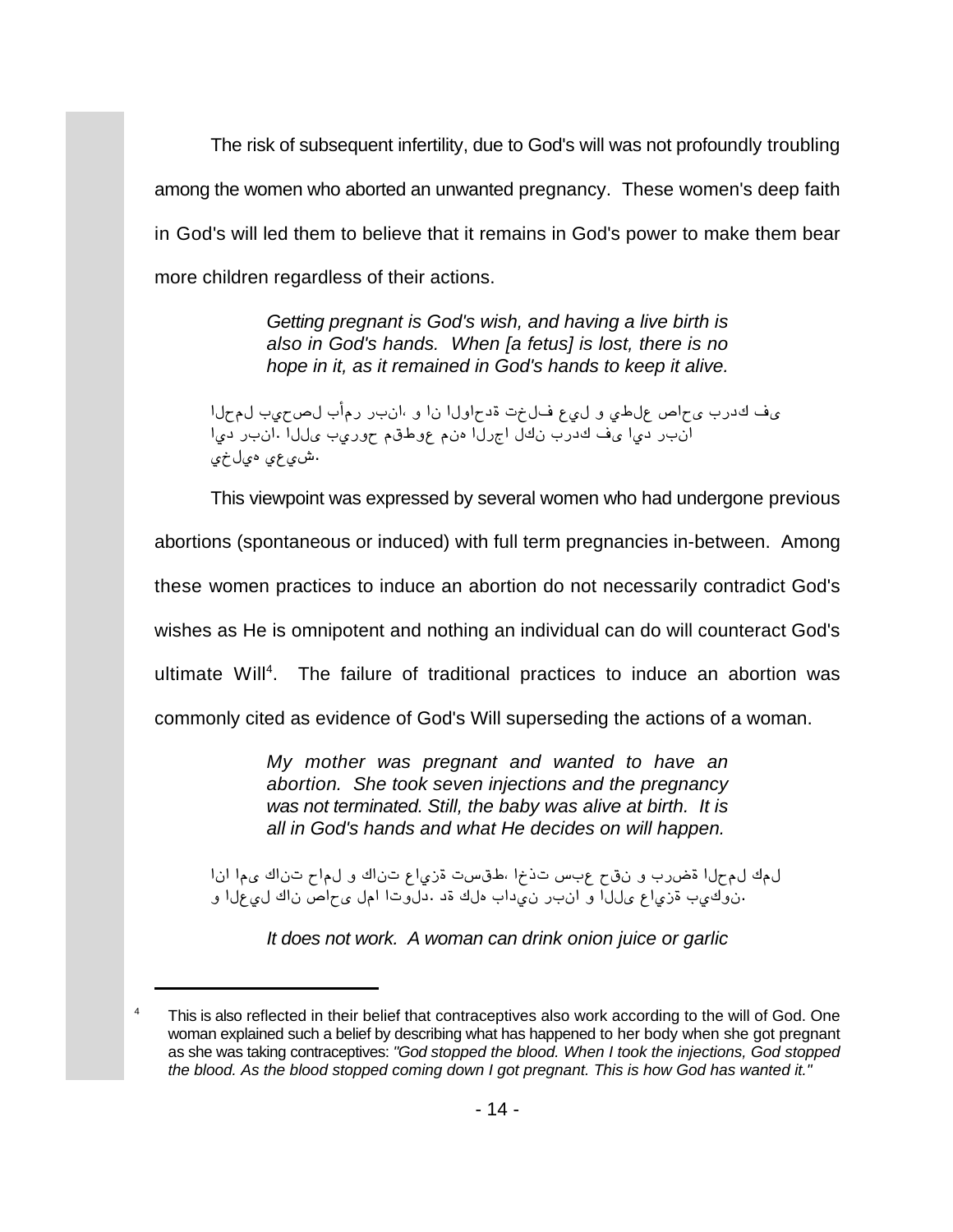*juice, or she can get anything from the herbs-man. I know a woman who tried everything and they never worked. God did not wish it for her.*

بي جت نكمم و ،موث وا لصب مىم برشت نكمم ةدحاولا . عفنتب ةجاح شي فم قحاح شي فم و قجاح لك تبرج قدحاو ف رعاب إن ا .راط عل انم تاجاح اهيل يشدرأم انب راهاعم تعفن

# **Physical Stress**

### *Pain*

Women arrive at the hospital for postabortion treatment with heightened anxieties related to physical pain and discomfort, in addition to their concerns about the causes and consequences of the abortion. The physical stress associated with an incomplete abortion was an overriding pre-occupation for the women interviewed in the study. Indeed, they were just emerging from a life threatening experience. The medical care they received (either a D&C or vacuum aspiration) was, in itself, an extremely painful procedure for many women.

*I was dying yesterday and I was dying before the operation.... It is very painful to go through the operation. Afterwards the pain only gets worse. I am still in pain till now.*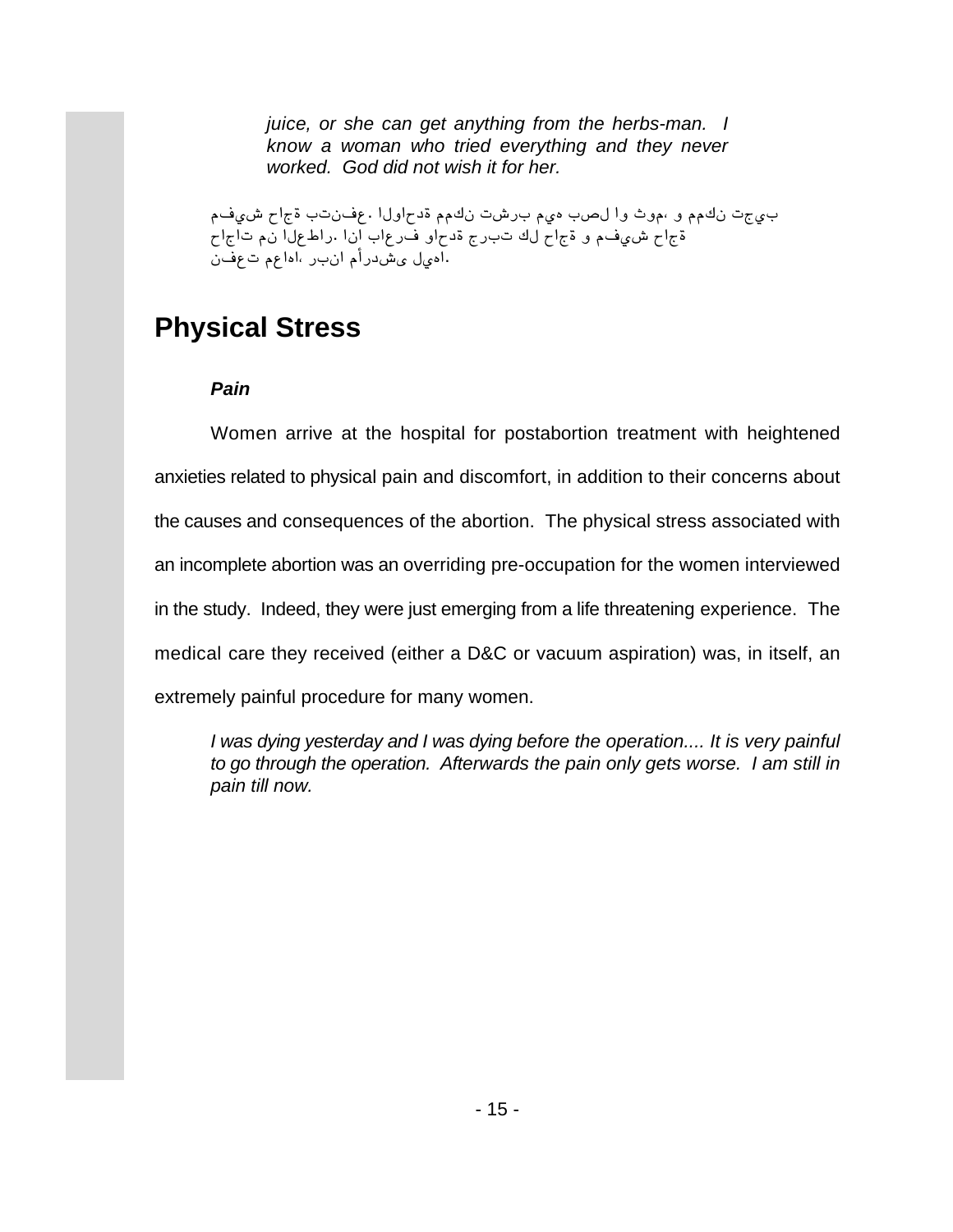تناك املصا ... قىلم على لبق تومب تنك نامك و ،جرابما توماب تنك ان ا انا ديزيب عجولا قدك دعب و ،تايلمعلا لخدت قدحاولا نا يوا قملؤم ی تقول د د مل قوم چوم قسل.

Most of the postabortion patients complained that almost every part of their body was affected by the operation. The back, especially the lower back, was a main source of agony. The chest/heart, stomach and breasts were also sore or tender. While waiting for her husband to come pick her up, one woman described the physical pain in the following words:

> *I feel like my body is broken into pieces. I cannot sleep, I cannot sit down, and I feel severe pain with every move I make. I know it will be some time until this pain goes away. This has been the most painful experience I have ever had.*

*[²[ m[}º [² i}Ƭ ƶ}y maaG Æ]¢uyǬ [²[Æ [º [¢ñu º ]aºiñ ™º ñÆ™a [ m[iº. [²[ ñ[yûº [² ™[{Æ æÆy Ǻæº º¢a ™mu [™ºiñ ÆæyºmG [™ºiñ [™™¬ [²[ ûæ¶ uº ñÆy¬ Æ[ m}æa ]æ¶ ¢]™ ¶uº û¬ mæ[a¬.*

#### *Blood Loss*

As the physical pain was accompanied by substantial hemorrhaging, all of the

postabortion patients were alarmed about the implications of the bleeding on their

future health, and recovery.

*Abortion causes many complications and a general deterioration in the health of the woman due to the loss of blood.*

.في زنل اببسب لزانل ايف تسل اقحص ىل خيب و ريتك لك اشم ببسيب طوق سل ا

Although their understanding of anemia is weak, women in this study related

blood loss as a cause of anemia and an overall weakness of their bodies as a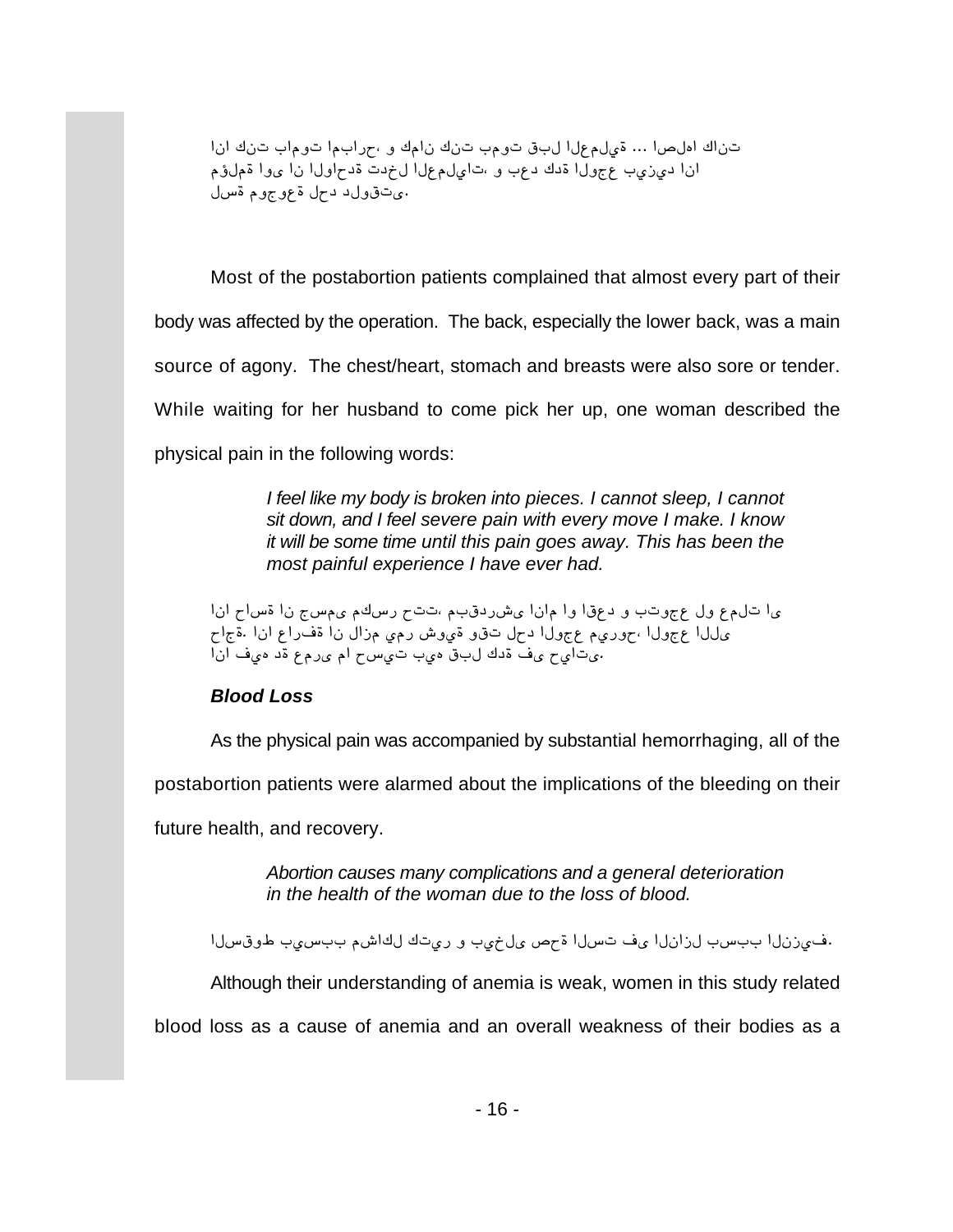symptom. Concerns about weakness are quite serious for the women in this study, as they recognize that their normal physical condition is already compromised due to poor diet and a heavy work load (especially in cases of rural women). The blood they have lost is believed to cause their health to deteriorate even more, and many were genuinely worried about their ability to survive this ordeal because of it.

> *Bleeding leaves the woman's body in a very bad condition. It makes the woman very tired. The more blood the woman losses, the weaker she gets. It also makes it harder for her to get back to her normal condition.*

لك و ،يوا ةناب عت امول خوب ،يوا ةش حو ةلاح ي ف تسلا مسج مال خوب فورزنلا اهتحص نا امل بعصا ناك ام لك و فعضا تقب ام لك ،رتكا فزنتب تسلا ام الوال اى نى ات عجرت.

*Our bodies are already tired and going through an abortion affects the health tremendously. The blood that a woman loses makes her weaker than she was before. It also causes anemia. As a result a woman has to rest for a long time to regain her strength ...* 

.يوا ةحصلا يلء رثأيب طوقسلا نامك وباروال نم ةنابءت ان مسجأ انحا نا لحلا ايمهيّنا بيع عيبَ و لوالا نم فعضا امْهلخيب مفترنتب تّسلا مللّا مدلّا وقت ردقت ناشل ع قلى وط قدم حي رتست مزال تسلا

It is the extreme loss of blood even more than the pain that singularly marked the experience of all the postabortion patients interviewed. It is considered as a proof for themselves and their family that they have undergone a serious life threatening experience that could have a lasting effect on their health.

#### *Recovery*

Having survived the ordeal of an incomplete abortion these women are now

confronting a return to their normal lives, and the need for rest and recuperation.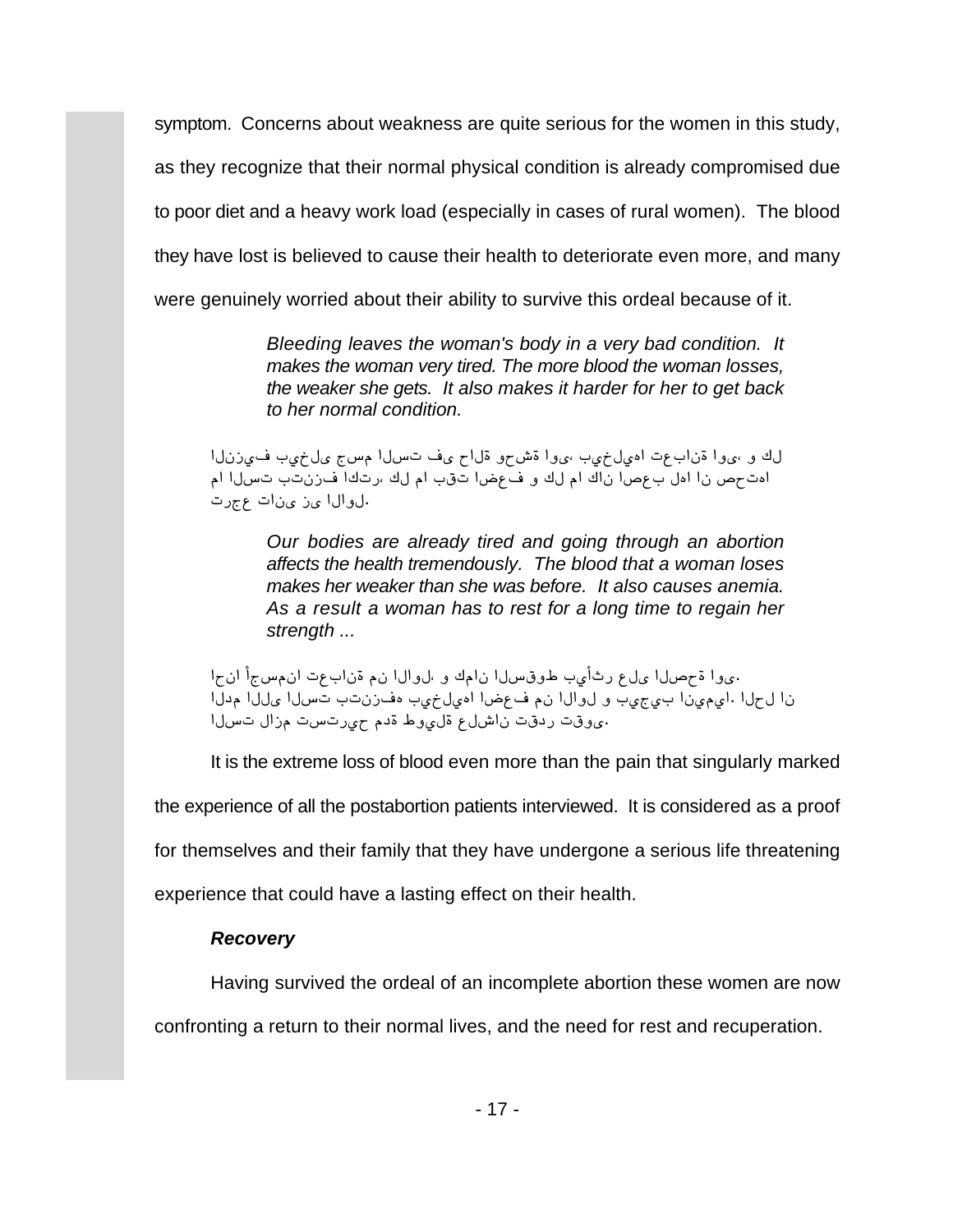*The doctor told me to eat and drink as much as I can. This is how I will get better.*

انس حتا نكم مان اقدك و ردقا ام دق ىل ع برشا و لكآ ىلاق روتكدل

*To get back to her normal condition, a woman needs a proper diet and a place to relax and rest. But how can I get that? Where I come from (a rural area) women have to work hard, and we also have to provide all what we can for our children.*

سب ،هيف حيرتست ناكم و سيوك اذغ ةجاتحم تسلا لوالا يز ينات عجرت ناشلع ق[صن مزال نامك و دماج اولغتشي مزال تاتسلا اندنع ،ةد مالكلّ يقالا يازاً انلا*ي*ع *ی*لع.

As indicated by this woman, a proper diet and a place to rest are usually the most difficult things to attain for most women. The immediate resumption of a physically demanding workload was a pressing concern for all of the postabortion patients, particularly rural women. Their ability to recover from the incomplete abortion is thus uncertain.

> *A woman cannot guarantee that her health will get back to its normal state. It all depends on her fate.*

ةدحاو لك ،لوالا ي ز ةيداع ي قبت ي نات عجرت امت حص نا ن مضت نك م شم تسلا اهتخې و.

As recovery is seen as dependent upon one's fate, women were unable to indicate a specific time period that they think is needed to regain their vitality. Although complete recuperation depends upon a number of factors that are beyond a women's control, many women stated that it is important to avoid another pregnancy in the near future so that the body does not undergo another draining experience.

Women who experienced a spontaneous abortion expressed apprehensions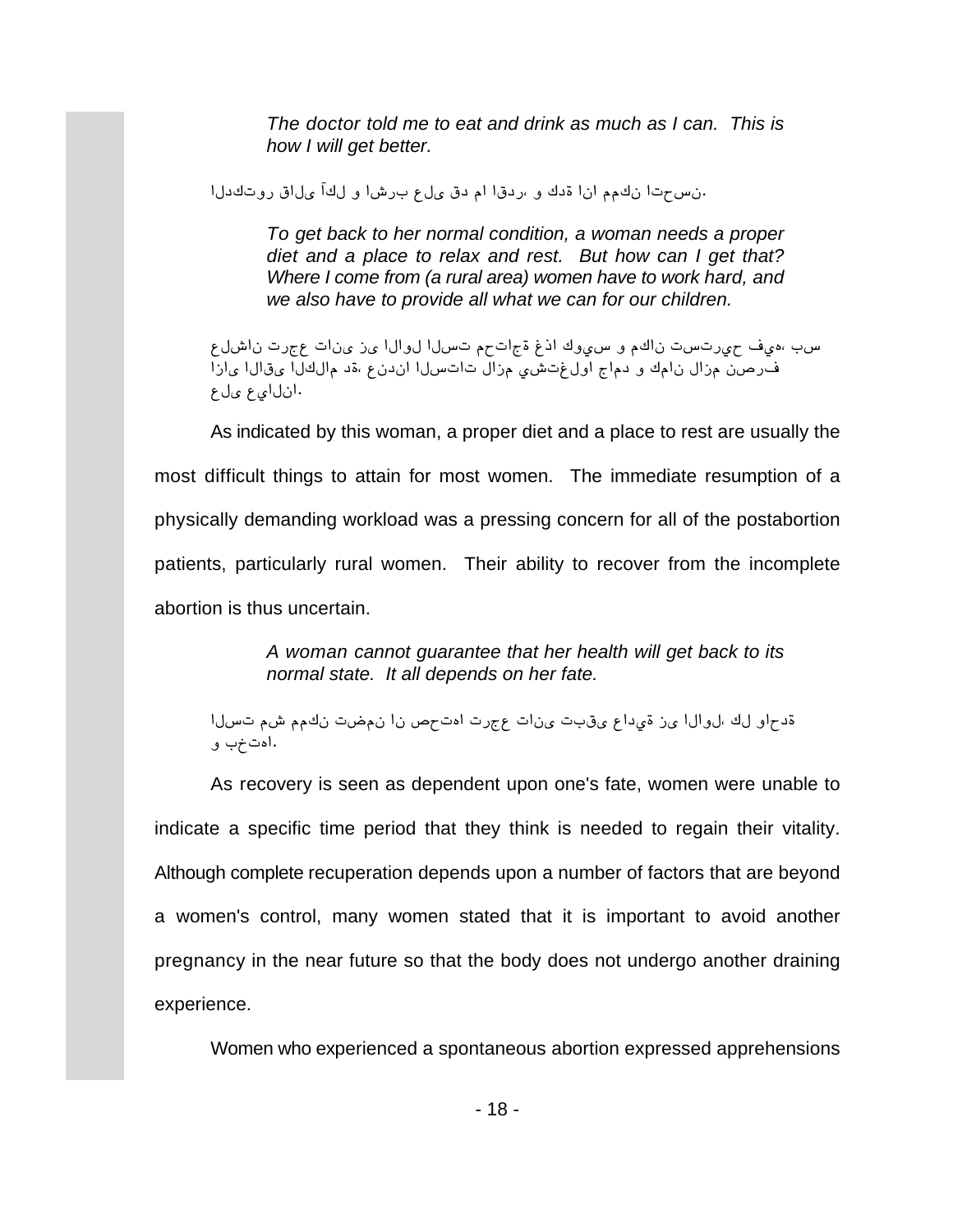about contraceptive use actually hindering their convalescence. Because of their inability to identify a reason(s) for the miscarriage, other than their body being profoundly disturbed, these women felt a need to regain a natural order or balance. Using a contraceptive could interfere in the process of re-establishing order.

> *During this period we say that the woman is hot as she has had an abortion. After these forty days have passed the woman can start seeking contraceptives, or else she will get pregnant.*

موی نیع برا دعب و ،تطقس امنال ةن ض تسلال نا لوقنب ان ام ی د ةرتفلا یف ينات لم حتح الله و امّلم عتست ةلي سو على و رودت تسلل نكم

# **Psychological Stress**

Given the life threatening nature of the emergency health care service it is not surprising that the principal issue for the postabortion patients was their physical recovery. Rural women's anxieties about their ability to survive the abortion were more acute than the urban postabortion patients, as their daily life consists of a demanding regime of farm labor and domestic work. Urban women were also concerned about their heavy workload as well.

> *Physical problems are the most important. I will still have to face some other problems, things like what people will say about me when they know that I have had an abortion. But I know that the most important thing I should concern myself about is resting for at least two months so that I can get back my original health. The only problem in doing that is that there is no one to help me during that time.*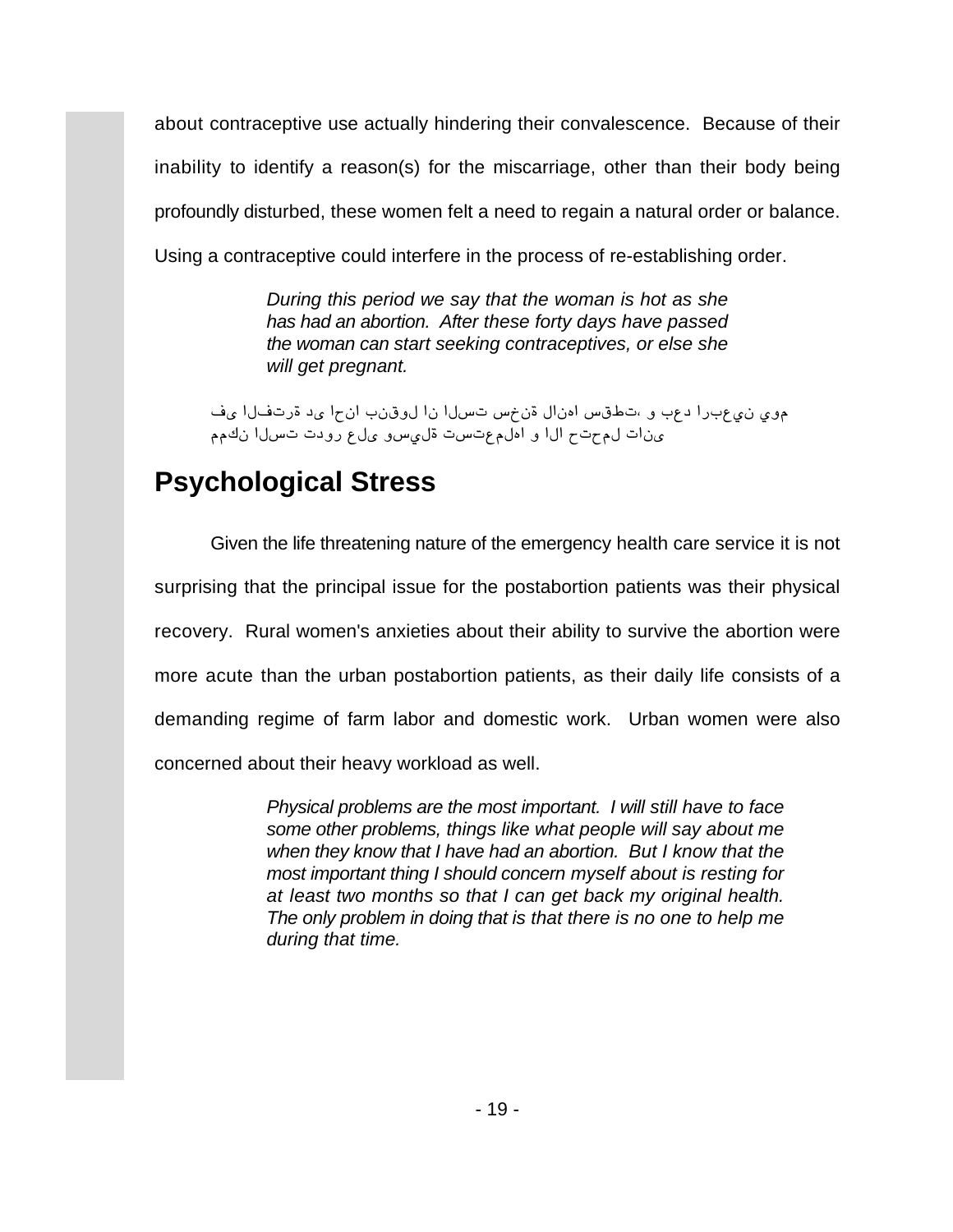هيل ع لوقته سانلا :قينات لكاشم لباقه مزال انا قوىا .قجاح موا مسجلا لكاشم ىء اميب يسفن لغشا ةجاح موا ينا ةفراع انا سب ،تطقس ينا اوفرعي امل ميا نكل ،ةيلصال اي تحصل عجر ان اشلع ني رمش ةع اتب ةجاح يسفن حي را ين ا ؟قد تقول اىف ىند ع اسى من نى مى مقدى مول اقلكشمل ا

*The emotional stress is not really a problem. Going through an abortion does not really matter if the woman has other children. As far as I am concerned, it is only my physical well-being that is important. If I can have children in the future this will make me forget about this experience.*

ى ل ا قدح اول اعم ى و ا ق رفى ب ش مطوق س ل ا ،ى و اقل كشم ش مى س ف ن ل ا ب ع ت ل ا قدك دعّب ف $\vec{0}$ خا ردقا ول ،مما ىمسج و ىت ص ميل قبسن $\vec{0}$ اب انا .لاي ع اماعم .ةد طوقسلا نع قجاح لك يسناح

The study probed into the secondary, psychologically related sources of stress during the interviews. These emotional issues, although not the most salient among the postabortion patients, may emerge after a woman's discharge from the hospital.

#### *"Ensoulement" of the fetus*

In general, most of the postabortion patients described what they lost as a potential for having a child as opposed to an actual, living infant. This belief was most strongly articulated by women who had induced the abortion. These women believe that "what is lost has no hope in it" and that their main concern is for their living children. This group of women reflected upon the considerable effort they exert in their daily lives to care for their children, linking this toil to reasons for not wanting this pregnancy and the decision to terminate it. In addition, they reported numerous financial problems and the inability of their husbands (as breadwinners) to provide for more children. In some cases, women indicated an unsatisfying marriage as the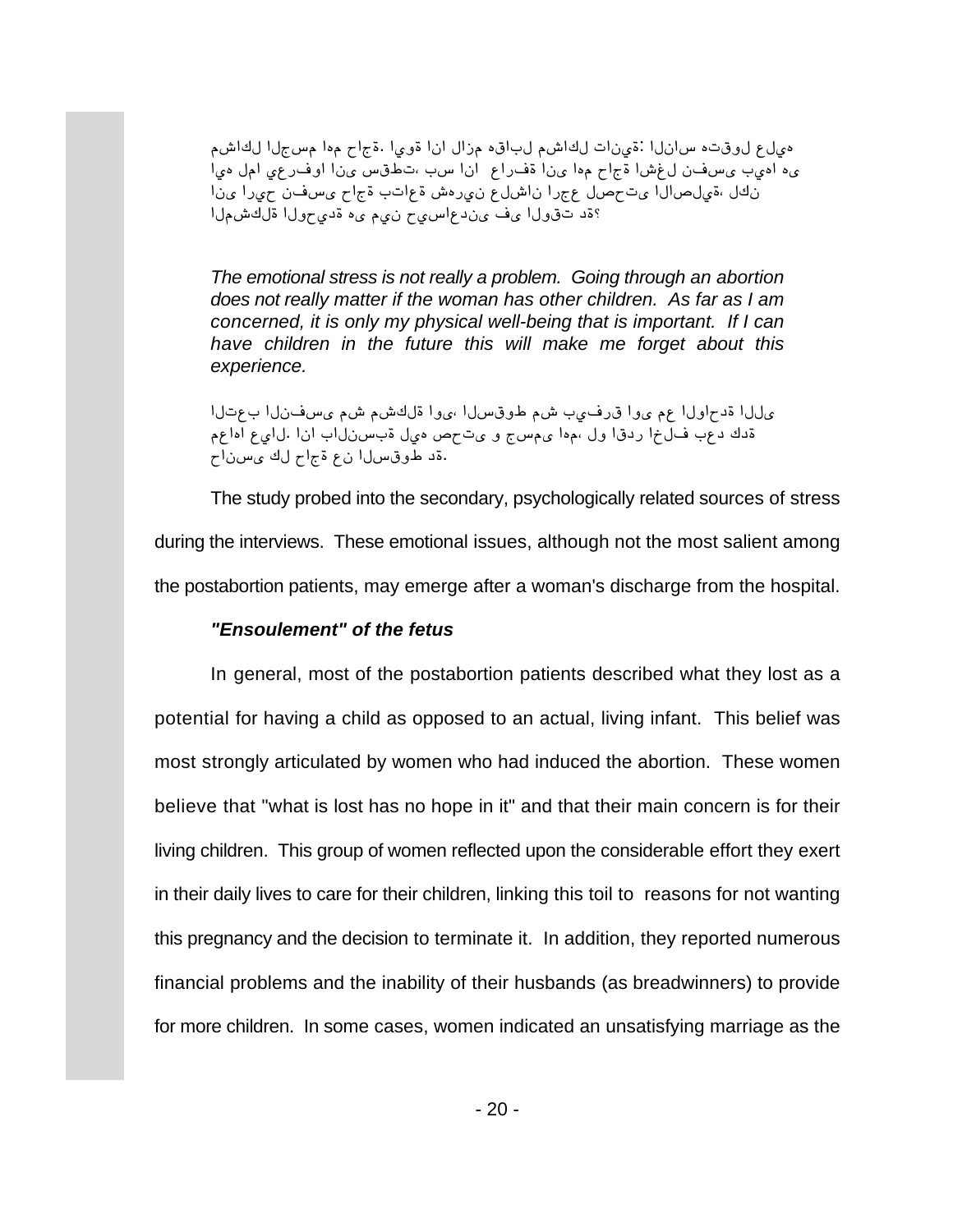reason for not wanting to have any more children.

Although the postabortion patients did not dwell on issues concerning "ensoulement" of the fetus, they readily acknowledged that it is a concern of other members in their family and community.

> *People will always annoy a woman who has undergone an induced abortion. They will tell her that she has done something that is like killing a soul. They will tell her that it is sinful. I know that what they say is right. But I had to sacrifice myself for the sake of my children and husband. What else could I have done?*

ادنا ادل اولوق،يح ،ادسفنت با ادسفن تطقس ىللا تسللا اوبلغي، المياد سانلا ةفراع انا .مارح ةد نا امل اولوقيح و <sub>"</sub>حور تالتق نوكتم يز ةجاح تلمع تنك يزوّج و يُدالّو رطاخ ناشل ع يُ حَضا مِزال نامك أنا سب بحص مُممالك نا ؟ي ن عي مي! لم عام

### *Social Support Networks*

Many of the women interviewed acknowledged the need to ensure her own self

interests, in order to care for their families. Several of the women reported having

learned not to rely on others too much, as expressed in the saying

*Some people do not give mercy to others, and do not allow God's mercy to fall on us.*

*Æ]æymƺÇ º Æ]æq™ºÇ ymƺ y]²[ a²{™.*

Women who live in rural areas more readily acknowledged the potential for

emotional support from their family and social networks than did women in Cairo.

When pressed to discuss the nature of this support, however, both groups of women

expressed misgivings with only small measures of confidence being given to family

members. Cairo women generally agreed that *Friends and neighbors cannot be trusted. No one can keep the secret, and they may tell everybody else about things*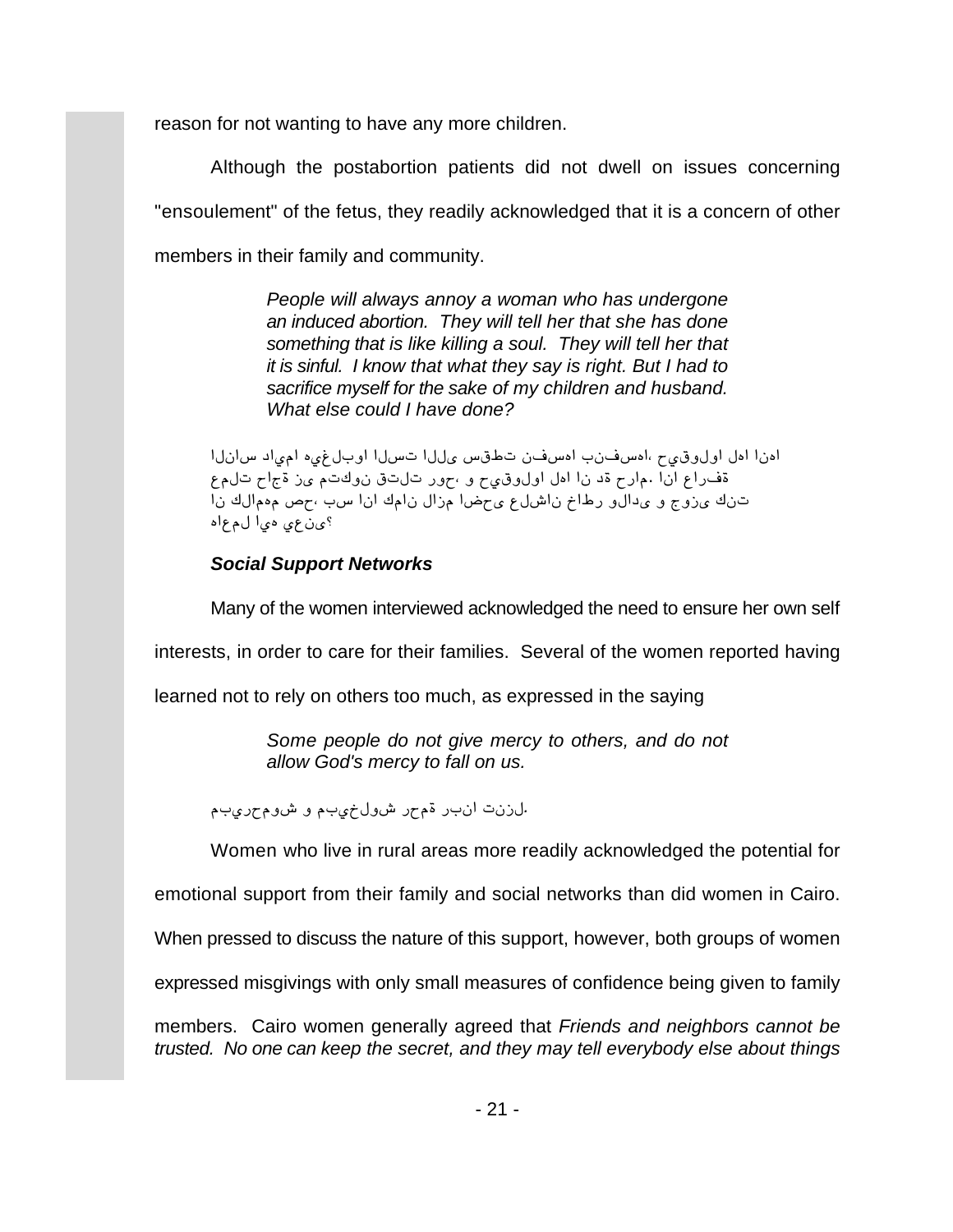*that have happened or may have not happened to me.*

و ،رسلا يلع ظفاجيب شدجم ،مهيف قثي نكم شدجم ناريجلا و باحصلا ههال شتال صحم وتال صحت اجاح ملء سانلا للكل اول وقى نكم

For many of the women in this study in-laws are potentially a major source of

emotional distress.

*(A) woman may not be extremely upset following an abortion. It is her in-laws who will be waiting for her and they will always annoy her about losing a child. The first time I had an abortion they told me that it would have been much better if the buffalo had died (than to) have the abortion. Now they will annoy me all the more, and I have to be ready for this.*

*[™}a ÆÆ¶² Æa¶º²Ç¬ {ñ™[²º [º¬ ]ñu [™}¢ºéG ™¶² [¶™ iº{¶[ m涺²º[ Æ}a²æ²¶[ º ñ™¬ 麙 mæû䙺[ æä[梺¶[ ñ™Ç[² [™ñæ™ ²{™. [º™ Æyº }¢éa*  $^$ تقولد ،ىتطقس كنا ال و تتام ةسوماجلا نوكت تير اي اولاق اميف *mæä[梺²¬ [¶ay º [²[ ™[{Æ [¶º² Æ}añuº.*

As expressed in the views of many women, husbands cannot really have an

active role in comforting their wives, as abortion is a woman's issue. Several women

indicated that a woman has the right to choose what is best for her, including the

termination of pregnancy, even if her actions contradict her husband's desires.

*If she does not want the pregnancy, she can always terminate it, her husband does not matter. What if the pregnancy kills her, will the husband be any good for her?*

*™º ÆÇ ñ[æ{º [™mÆ™ ¶¬ ÆÆ¶² añÆ™ [™™¬ ¶¬ ñ[æ{[¶G iº{¶[ ÆÇ ƶÆ. æ]¢¬ [æ¶ ™º [™mÆ™ ƺa¶[G iº{¶[ ]¢¬ mæûæu¶[ û¬ [æ¶ }[ña¶[I*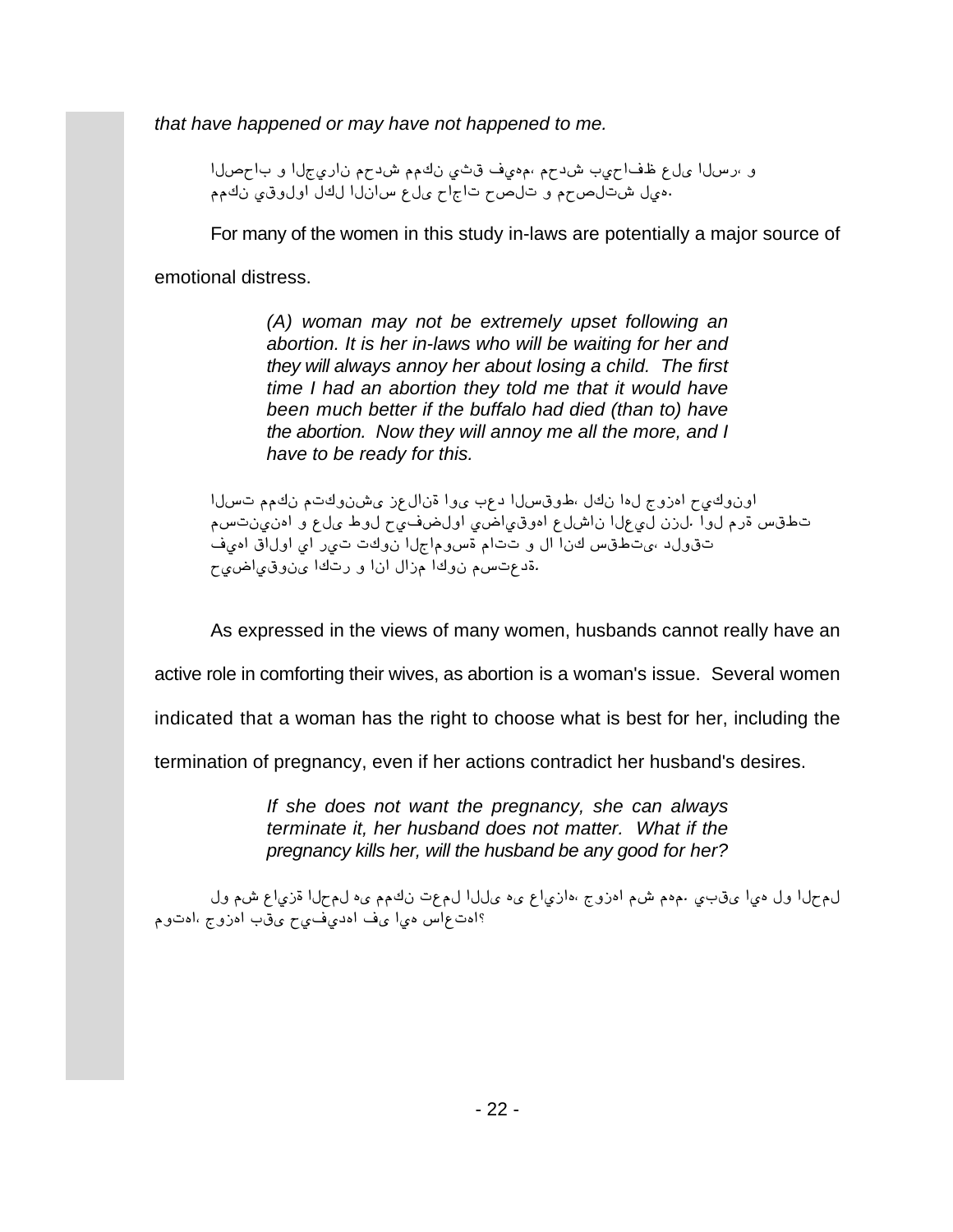Since husbands are expected to have only a very minor role in helping a woman with her work they are not seen as a source of support during the postabortion convalescence. Thus the only thing that men were expected to do was to help alleviate the woman's emotional burden by not emphasizing their concern about losing the pregnancy.

> *Many women go through a lot of psychological pain, especially if the husband is not appreciative of the situation and does not act as if he understands what the woman has gone through. Many husbands think that women induce the abortion.*

 $6$  *و* فقوم لاردقم شم ادزوج ول تاذلاب و ايسفن اوبعتيب ريتك تاتس ميف *ÆæaÜyûǬ {¬ Æ[ 涺² û[¶Æ [™}a Æya ][æ¶. ûæ¶ yi[™º ¶aæy ]æûa¶yº[ [² [™}a[a ]æ}¢éº[ ²û}¶Æ.*

Most women interviewed expressed how dealing with their husbands and inlaws is a lasting concern following the abortion. In cases of a spontaneous abortion, women were worried that their husbands would be emotionally attached to the lost pregnancy, or that in some cases their husbands would suspect that the woman has induced the abortion as a result of her unwillingness to continue living within the marriage.

> *Psychological problems can be a main source of stress. The woman is upset as she wants the baby she has just lost. This feeling no one can know and understand but God. The husband is also upset as he wants the child as well. His attachment to the child usually results in an increased tension between the couple.*

*añ] [™[ñÜ[] ÆÆ¶² 涺² [¶Æ }]] ™ÆÇ[¶™ [™}aG ™[²¶[ ]a]¢¬ {ñ™[²º ñ™Ç[² ñ[æ{º [™ñæ™ [™™¬ ²{™ º [™[m}[} uº ÆmuÇ ÆÆ¶² æû¶Æ¶ öæy y]²[. [™y[i™ ¶Æ[² ]æ]¢¬ Æaä[æ¢ ñ™Ç[² ¶º ¶Æ[² ñ[æ{ [™ñæ™ º aÆ}¶¶ ][™ñæ™ û¬ [™[ö™] ]æ}]] ÆÇ[¶™ {æ[uº ]æ² [™[a²æ².*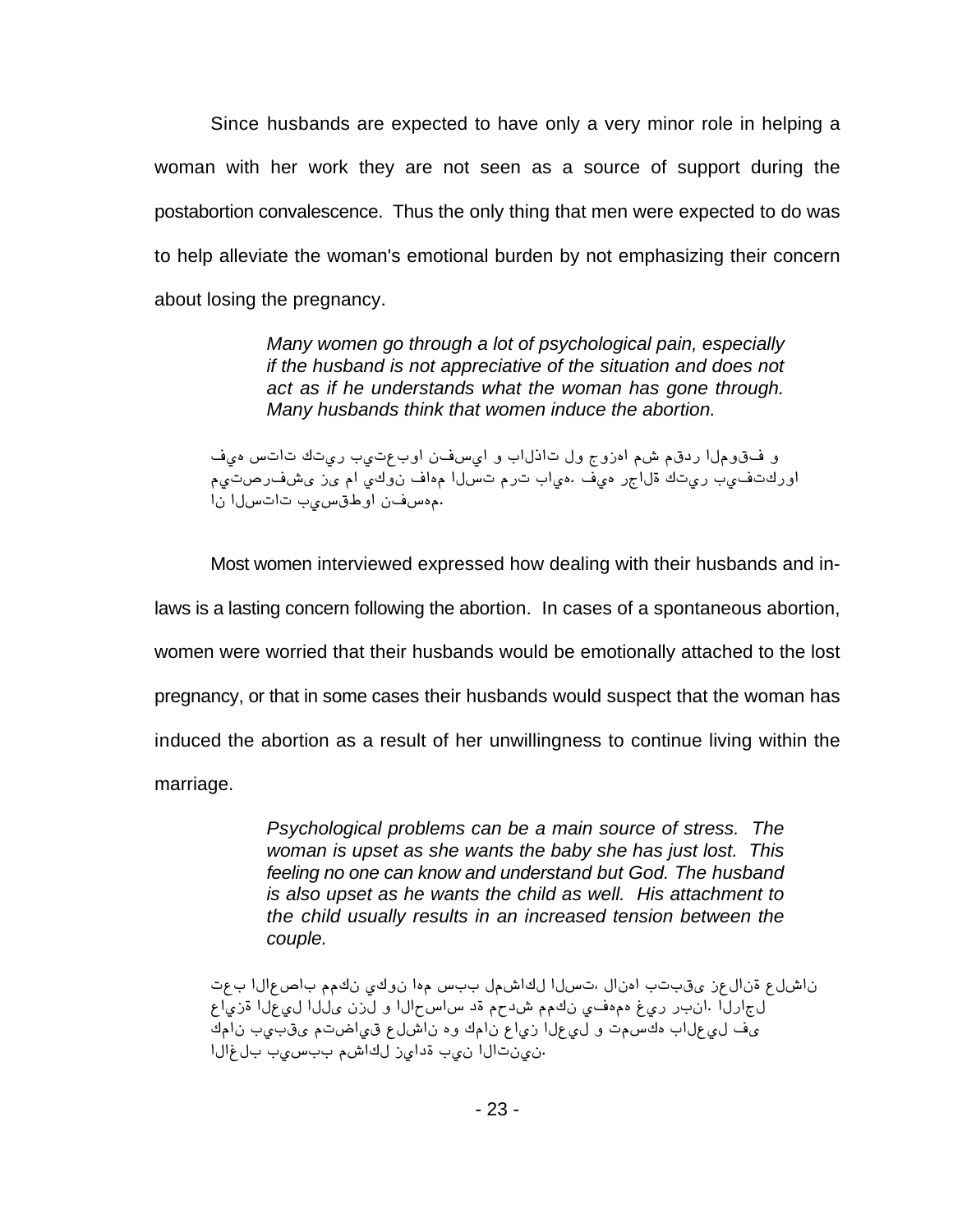## **Questioning Techniques About Abortion**

One of the study's objectives addresses the issue of questioning techniques about abortion in survey research. This study classified the informants as either "spontaneous" or "induced", based upon the wantedness status of the pregnancy, contraceptive use at the time of conception, or the women's admission of actions she took to affect the course of the pregnancy. Direct questions about inducing an abortion most commonly resulted in the woman abjuring such an action, even in cases where she later went on to make fairly clear references to having induced the abortion. Most of the women felt more comfortable in discussing menstrual regulation techniques within a context that "God's Will will be done". For example, this was the case of the five women who have stated that they have used injections before

> *He gave me injections and told me that if what I have is a missing period it will come down, and if it is a pregnancy the fetus will be stabilized in my womb.*

*[u[²¬ m¢² º ¢[™™¬ [²¶ ™º [™ñ[uº Æa«qyº ma²{™ º ™º mÆ™ [™i²æ² mæe]a.*

In probing into whether or not the woman had induced this, or a previous abortion, questions about inducing menstruation, "bring down a period", or actions to avoid an unwanted pregnancy encountered the most success.

# **Conclusion**

The findings from a small number of in-depth interviews with postabortion patients (conducted prior to their discharge from the hospital) and a few focus group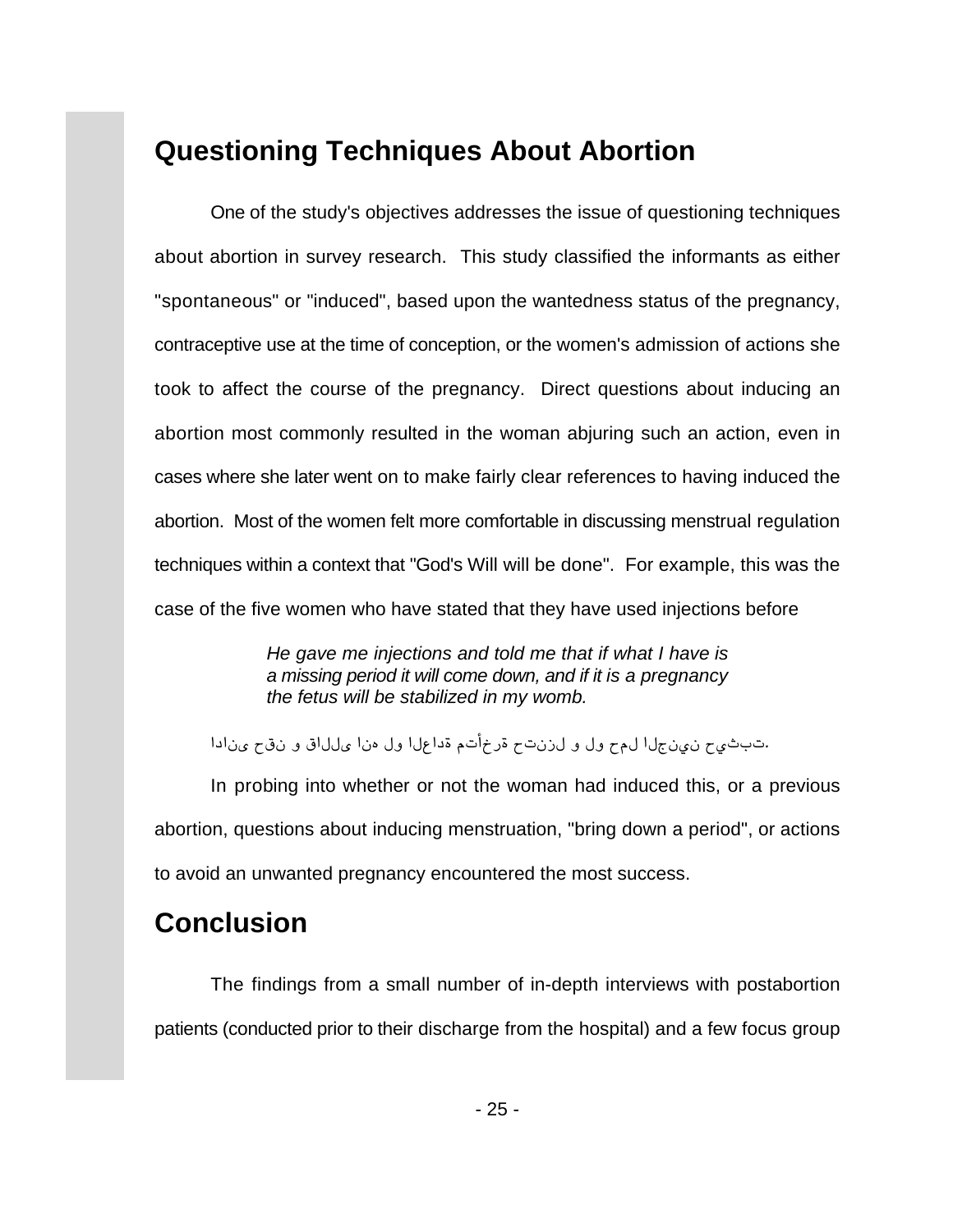discussions with family planning clients and non-contracepting women revealed several issues surrounding incomplete abortions in Egypt. There is a caveat to these findings, however. Most of the results come from in-depth interviews with postabortion patients who had just undergone emergency surgical procedures for a life threatening condition. Although the interviews only took place if the woman was not in substantial discomfort or pain (and if informed consent was obtained), the respondents were hospitalized. As they were trying to understand the traumatic experience they had survived, their concerns about physical recuperation were most salient, with emotional effects held in suspension. The study is not able to indicate if any latent psychological concerns will surface once their physical recovery is more certain. Results from the focus group discussions indicate that generally they do not, but this was not explored in depth.

Women who had spontaneously aborted a pregnancy reported an almost complete ignorance of the reasons for the miscarriage, which caused them to worry about their ability to carry any pregnancy to full term. Whether or not the woman had spontaneously or deliberately induced the abortion, however, the resulting physical condition was consistently described by postabortion patients as their bodies being in excessive disorder. This physiological state was acutely felt by these women, with the primary symptoms being extreme pain generalized throughout their bodies. Several of the women reported that they felt as if their bodies had been broken into pieces.

The postabortion patients physical agony was aggravated by the shock of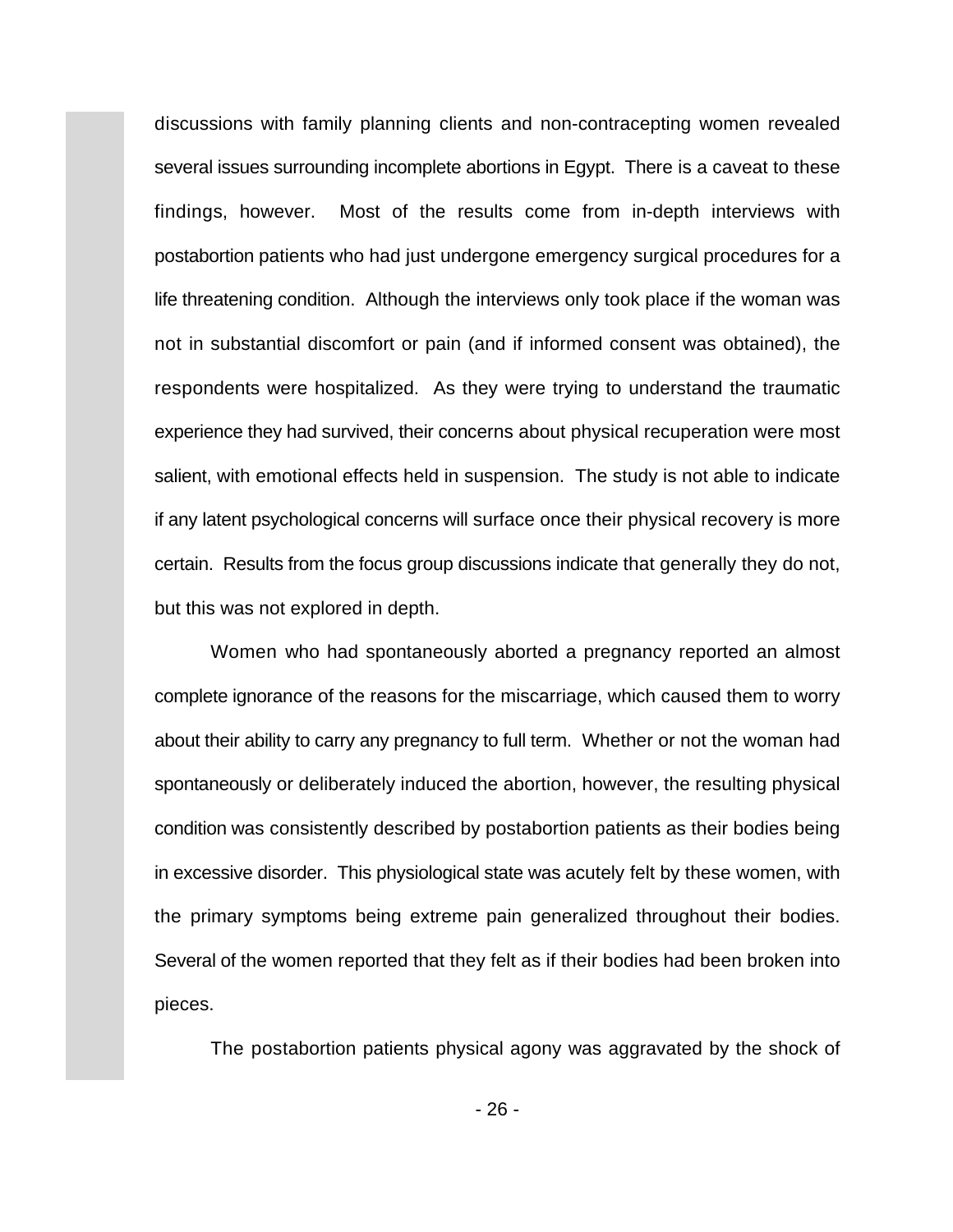massive blood loss. These patients recognized that they could anticipate a protracted period of weakness due to the hemorrhaging. Coupled with a sense of bodily disorder, they sometimes described their immediate physical condition as being too hot. A cooling down period of 40 days was called for, (similar to the postpartum period). During this recuperation period increased dietary supplements of protein rich foods and rest were seen as being necessary to restore the body's order and equilibrium. Because the women do not have a newborn infant to care for, however, none of the postabortion patients thought it was likely that they could avail upon their families to provide the necessary support for a 40 day care period (as they could, perhaps, for ensuring postpartum recuperation). The poverty of the rural women makes it highly unlikely that their families possess resources to compensate for the woman's absence from farm labor. Their immediate return to physically demanding work and child care responsibilities was most troubling to all of the postabortion patients, urban and rural alike.

The use of a contraceptive method immediately postabortion was not viewed as advisable by the women in this study, for several reasons. The belief that they need to regain "order" precluded any type of tampering with bodily systems, including using an IUD. In addition, the analogy of the 40 day postpartum period was relevant to these women, as they anticipated a period of sexual abstinence due to customs surrounding bleeding. Popular understandings of the postpartum period extended to notions concerning the return to fertility following an abortion as well. The respondents repeatedly indicated that menstruation would probably not occur for

- 27 -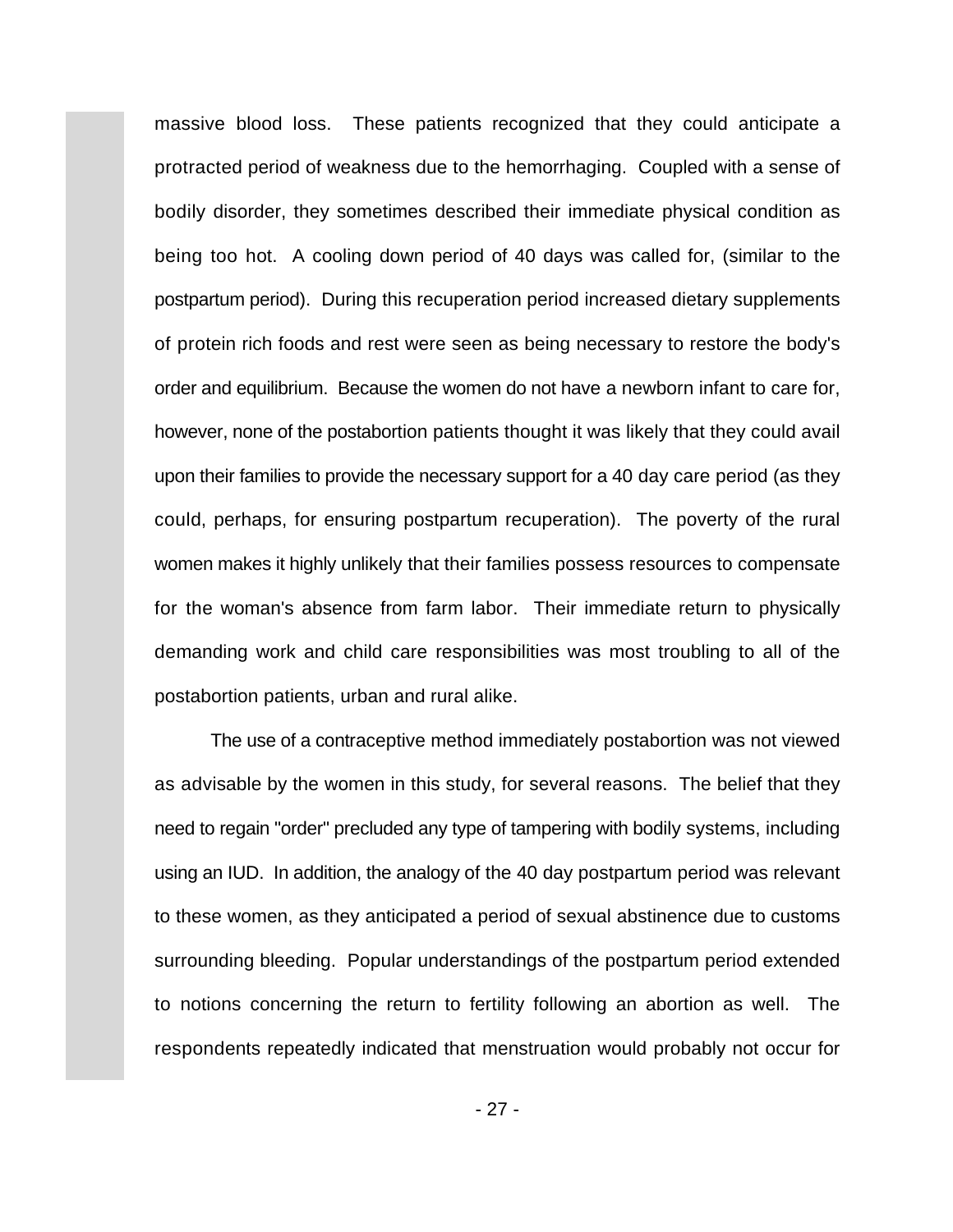some time after the abortion (e.g., several months).

There were two sources of psycho-social stress that these women acknowledged in some depth. The first concerned religious beliefs about abortion and lost pregnancies, and the second involved the role of their husbands and families during the postabortion period.

The findings from the focus groups and in-depth interviews revealed that women are of two minds regarding the influence of God's will on abortions. Several respondents expressed deeply held beliefs that an induced abortion is a sinful disruption of God's chosen destiny and as such, the woman will be subject to His wrath and vengeance. This could result in her becoming infertile, suffering deleterious health effects or putting at risk the harmony and health of her family. In contrast to this belief, other women (notably those who probably induced their abortion) believed that their acts are insignificant compared to God's will. They see themselves as being instruments of God's desires. In case they misinterpret His wishes their actions will be overruled by His Will and be of no consequence. These women indicate cases where this happened such as a woman conceiving a child while using a contraceptive method, or failing to induce an abortion by using herbal medication or traditional practices.

There was a substantial degree of concurrence in the findings among all of the women interviewed regarding the role of their husbands and family. Although the postabortion patients' main concern was their physical recuperation through rest and improved diet, it was apparent to them that their husbands would be of little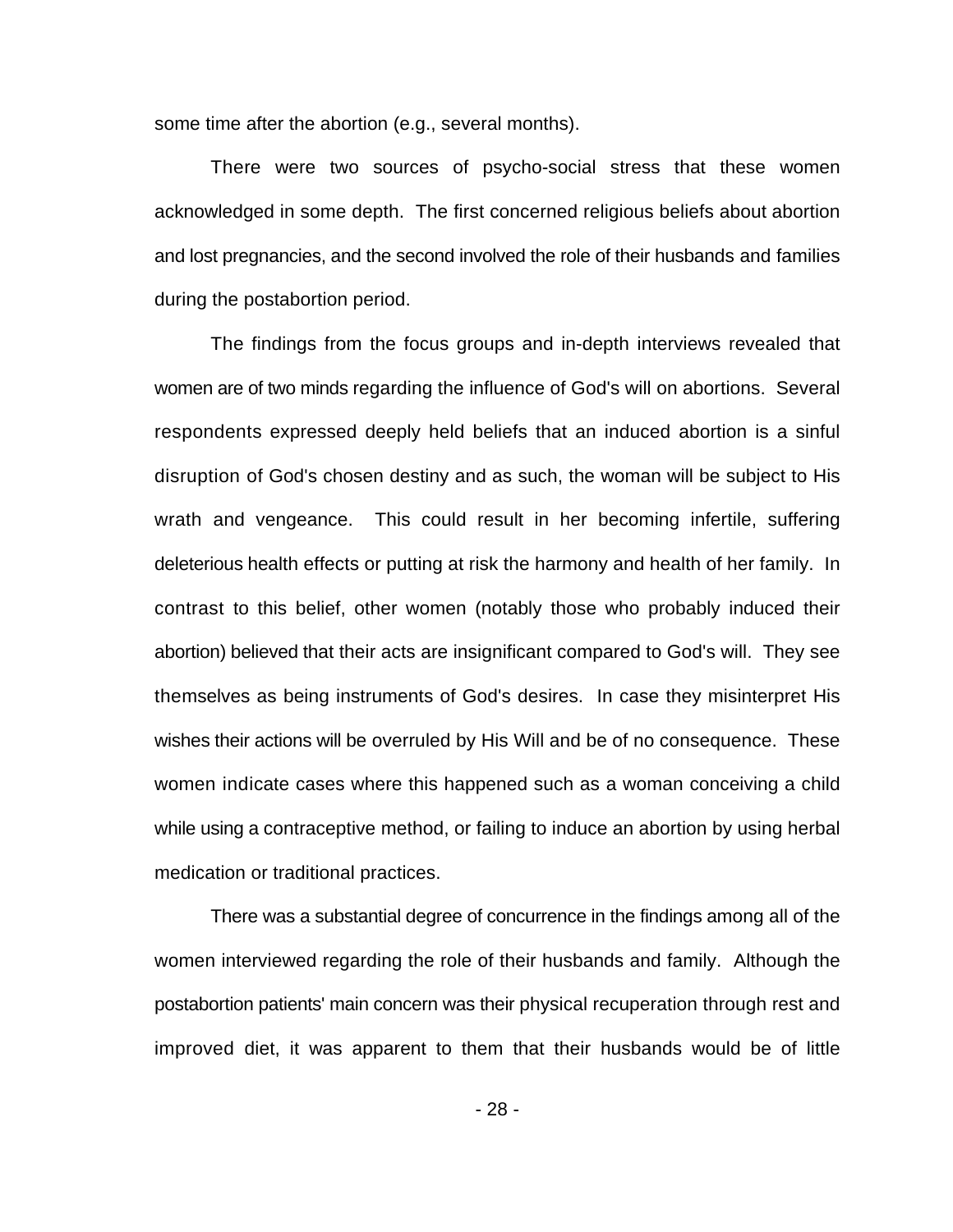assistance in this regard. Many of these women simply acknowledged that the best hope they had for their husbands was that he would not become a source of worry. There was a risk that either he, or his family, would dwell on issues concerning the ensoulement of the fetus and place blame on the woman for having lost a living child. Related to this point is the possibility that the woman's in-laws would openly question her ability to conceive and carry a pregnancy to full term. To the extent that they are able to insulate themselves from such anxieties the postabortion patients felt more secure in their eventual recuperation emotionally from the lost pregnancy.

The findings from this study pertaining to the development of survey questions on abortion indicate the potential of an indirect questioning technique. Establishing a non-threatening context, such as menstrual regulation practices or unwanted pregnancies, eased the interview into probes about pregnancy termination practices.

## **Recommendations**

The study's findings are suggestive of several issues that postabortion medical services should address. Some of these are listed below for consideration and discussion.

- 1. Postabortion patients require more in-depth information about the causes of miscarriages and the medical procedures taken to adequately treat the incomplete abortion.
- 2. Postabortion patients and their husbands need joint counseling and information about the woman's ability to conceive and carry to full term another pregnancy. This information should emphasize the particular importance of early prenatal visits for these women.
- 3. All postabortion patients should receive clear and careful explanations about